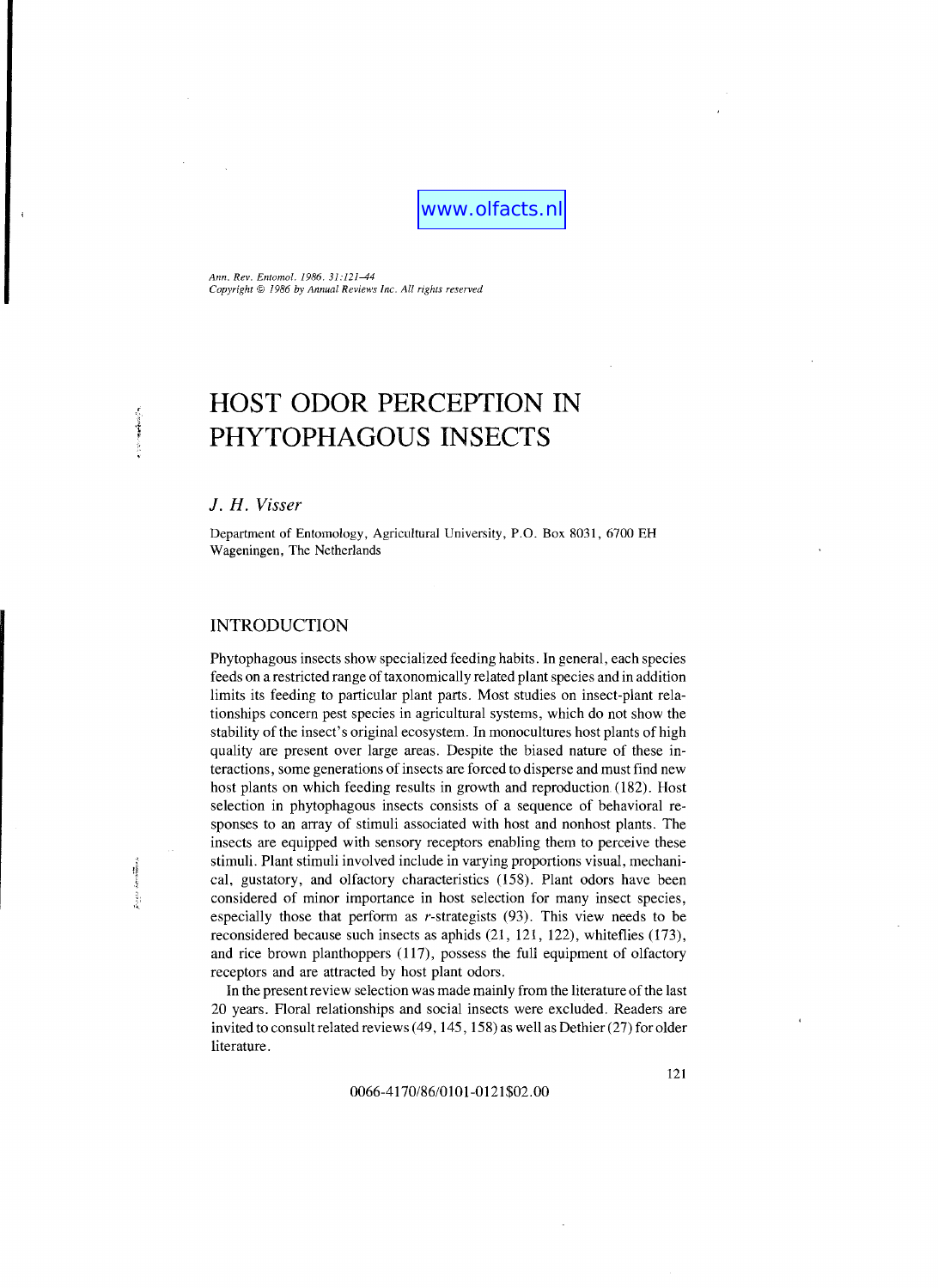# HOST PLANT ODORS

A large number of volatile plant compounds leave the plant surface and on arrival in the new surroundings, air or soil, are transported away from their source of production. Olfactory receptor systems have evolved in phytophagous insects enabling them to perceive some ofthese plant volatiles, which then compile an odor that acts as a chemical message. The elements of host-odor perception are shown in Figure 1. The role of plant odors in host selection can be traced in the orientation of phytophagous insects toward particular plants, and in the ultimate recognition of host plants for feeding and oviposition.

Host plants can act, in addition, as rendezvous sites, where the sexes meet and copulate. This is obvious when adults and larvae share the same food plants. When adults explore different food sources, odors of oviposition sites are attractive for females as well as males. *Acrolepiopsis assectel1a* males are attracted to leek (96). Traps emitting allylisothiocyanate also catch male cabbage root flies *Delia brassicac* (50). *Ostrinia nubilalis* males are trapped with phenyl acetaldehyde, a corn silk odor constituent (20). Male *Rhago/etis pomonella* flies are attracted by the odor of apples (47). Males possess plantodor receptors as shown by antennal receptor responses in carrot flies *Psila rosae* (59), *Yponomeuta species* (174), *Manduca sexta* (148), and *Antheraea pernyi* (143). In polygamous bark beetle species, males primarily select the host



*Figure* 1 Elements of host odor perception in phytophagous insects.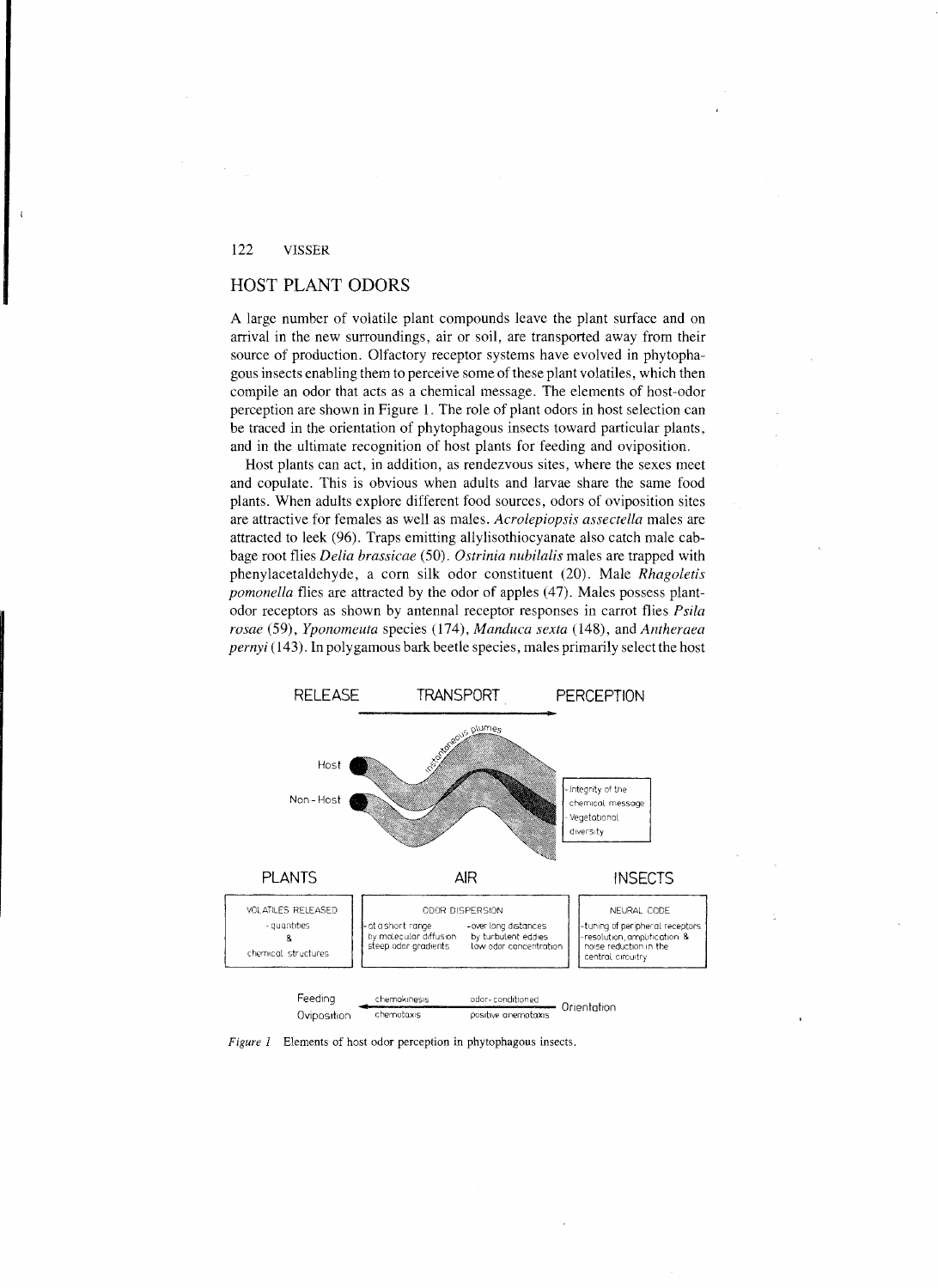tree and females follow, lured by the interplay of pheromones and host odors (194). Male oriental fruit flies *Dacus dorsalis* are attracted by methyleugenol, and male melon flies *Dacus cucurbitae* by 4-(p-hydroxyphenyl)-2-butanone (106). Females are not trapped by these lures, but might be attracted to the plant sites by male sex pheromones (92, 106).

## *General and Specific Odor Components*

Two alternative hypotheses can be considered in regard to the composition of plant odor blends: (a) Plant odors are highly specific and composed of compounds not found in unrelated plant species, or  $(b)$  plant odor specificity is achieved by the particular ratio between constituent compounds, which are generally distributed among plant species. The validity of both hypotheses can be checked by consulting Table 1. General odor components are formed via biosynthetic pathways generally present in plants. Examples are the production of leaf alcohols, aldehydes, and derivatives from unsaturated fatty acids (187), fermentation products like ethanol and ethyl acetate, and the biosyntheses of terpenes by the polymerization of isopentenyl pyrophosphate (97). Specific odor components arise from the breakdown of secondary plant substances, like the formation of isothiocyanates from the nonvolatile glucosinolates in Cruciferae (23, 48, 49, 97), the formation of sulfides from S-propenylcysteine sulfoxide in onions  $(75, 97)$ , and the breakdown of prunasin to benzaldehyde in *Prunus padus* (97, 121).

Various insect species are caught in traps emitting plant components, are attracted by odors in laboratory assays, and deposit eggs in the vicinity of an odor source (Table 1). Both general and specific odor components are involved, and the latter have long been recognized. Allylisothiocyanate attracts a number of crucifer-feeding insect species [e.g. *Delia brassicae* as well as pollen beetles *Meligethes aeneus* (53) and flea beetles *Phyllotreta cruciferae* (46)] and stimulates oviposition in diamond-back moths *Plutella maculipennis* (61). General odor components include several groups of chemicals. Fennentation products attract *Drosophila* species (70, 118) and members of the Scolytidae, Cerambycidae, and Cleridae (109). Terpenes and derivatives that are present at high levels in conifer resins attract a number of forest pest insects, as well as insects associated with angiosperms. These compounds are evidently not restricted to conifers. A third group of general odor components is of special interest to a variety of phytophagous insects: the leaf alcohols, aldehydes, and derivatives (182, 183, 187). These so-called green odor components affect the behavior of adult Colorado potato beetles *Leptinorarsa decemlineata, Delia brassicae, Psila rosae, Rhagoletis pomonella, Acrolepiopsis assectella* (Table 1), black fig flies *Silba adipata* (85), vegetable weevils *Listroderes costirostris ob/iquus*  (101), and alfalfa seed chalcids *Bruchophagus roddi (83).* 

Although host plants are principally selected by ovipositing females, larvae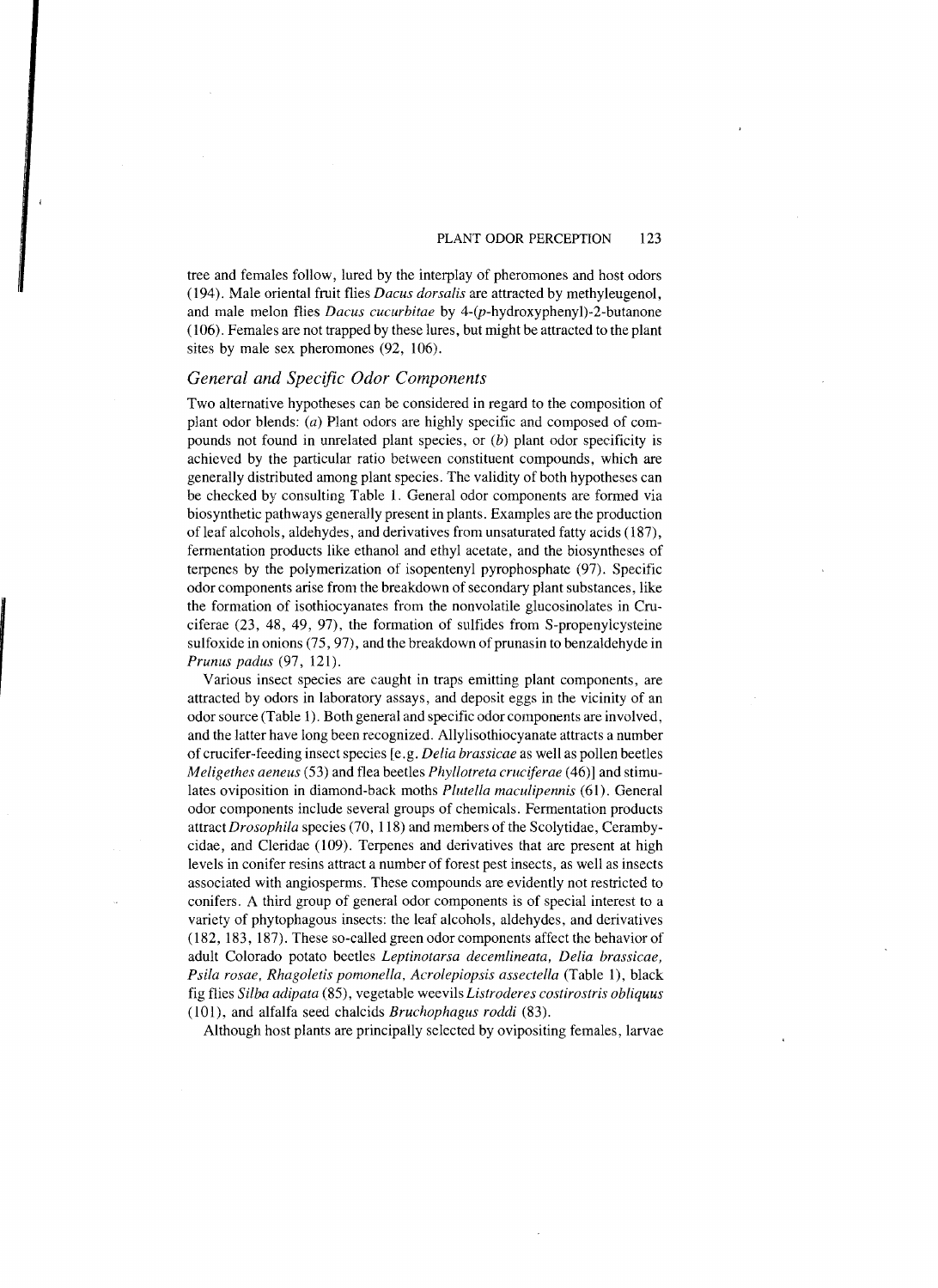do not lack abilities to detect plant odors. Compounds attractive to adult *Drosophila melanogaster* also attract the larvae (118, 127). *Bombyx mori*  larvae are attracted by volatiles extracted from mulberry leaves (62, 190). *Papilio demoleus* larvae are drawn to the main constituents of *Citrus* leaf odor (138). Cotton leafworms *Spodoptera littoralis* respond to components isolated from a steam distillate of cotton leaves (90). Larvae of *Plutella maculipennis*  and the mustard beetle *Phaedon cochleariae* react to allylisothiocyanate (60, *168). Psila rosae* larvae show directed responses towards carrot root components (80, 132). A wide range of organic sulfur compounds attracts newly hatched onion maggots *Delia antiqua* (103, 155), whereas adults of this species seem more selective in responding to a limited array of these chemicals (Table 1).

Our know ledge about the chemistry of plant odors is very incomplete. This is illustrated by what we know about cabbage leaf odor. Trap catches of *Delia* 

| Species                      | Assay <sup>a</sup> | Compounds                                                                                               | Class <sup>b</sup><br>Reference |                     |
|------------------------------|--------------------|---------------------------------------------------------------------------------------------------------|---------------------------------|---------------------|
| Amrasca devastans            | А                  | Camphene, $\alpha$ -Pinene                                                                              | G                               | 139                 |
| Cavariella aegopodii         | T                  | Carvone                                                                                                 | G                               | 21                  |
| Rhopalosiphum padi           | А                  | Benzaldehyde                                                                                            | S                               | 121                 |
| Leptinotarsa<br>decemlineata | Α                  | trans-2-Hexenal, cis-3-Hexenyl ace-<br>tate, cis-3-Hexen-1-ol, trans-2-<br>Hexen-1-ol                   | G                               | 182, 183            |
| Popillia japonica            | T                  | Phenethyl propanoate, Eugenol,<br>Geraniol                                                              | G                               | 95                  |
| Carpophilus hemip-<br>terus  | T                  | Acetaldehyde, Ethanol, Ethyl acetate                                                                    | G                               | 154                 |
| Anthonomus grandis           | A                  | $\alpha$ -Pinene, Limonene, $\beta$ -Caryo-<br>phyllene, Caryophyllene oxide, β-<br>Bisabolol           | G                               | 107                 |
| Hylobius abietis             | Α                  | $\alpha$ -Pinene, 3-Carene, $\alpha$ -Terpineol                                                         | G                               | 114, 149            |
| Ips grandicollis             | A                  | Geraniol, Limonene, Methyl chavi-<br>col, Myrcene                                                       | G                               | 192                 |
| Dendroctonus<br>pseudotsugae | T                  | $\alpha$ -Pinene, Limonene, Camphene                                                                    | G                               | 130                 |
| Trypodendron<br>lineatum     | A                  | Ethanol                                                                                                 | G                               | 108                 |
| Delia antiqua                | AO                 | Propanethiol, Dipropyl disulfide,                                                                       | S                               | 76, 102,<br>123     |
|                              | $\mathbf{O}$       | Dipropyl trisulfide, Methyl propyl<br>disulfide, Methyl propyl trisulfide,<br>Propenyl propyl disulfide | S                               | 76, 102,<br>123     |
|                              | T                  | 2-Phenylethanol, Pentanoic acid                                                                         | G                               | 77                  |
| Delia brassicae              | AOT                | Allylisothiocyanate                                                                                     | S                               | 50, 66,<br>172, 189 |
|                              | A                  | Hexyl acetate                                                                                           | G                               | 189                 |

Table 1 Plant odor components that elicit behavioral responses in adult phytophagous insects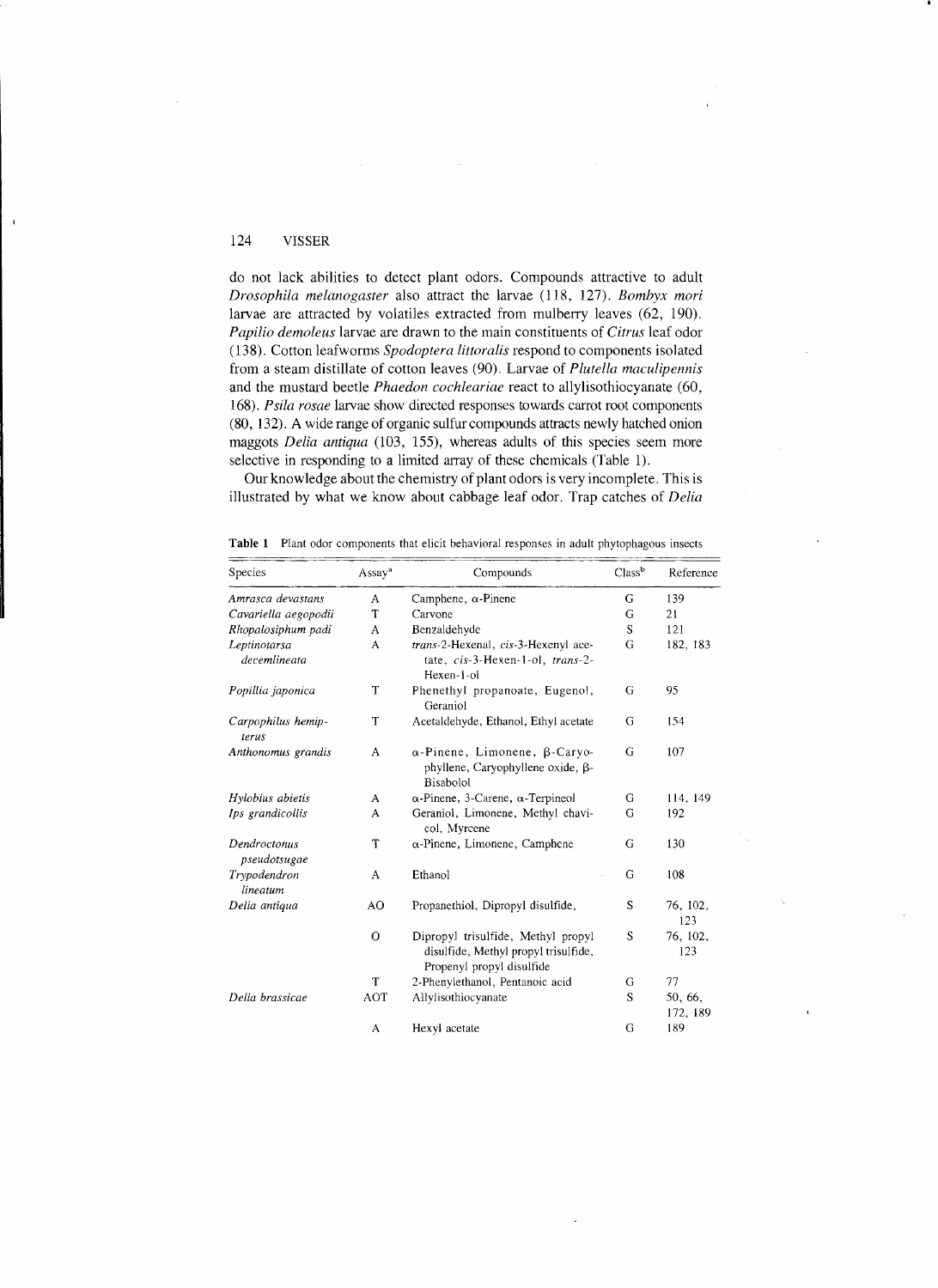## PLANT ODOR PERCEPTION 125

'.

#### Table 1 *(continued)*

| Species                       | Assay <sup>a</sup> | Compounds                                                                                                                                                                  | Class <sup>b</sup> | Reference                     |
|-------------------------------|--------------------|----------------------------------------------------------------------------------------------------------------------------------------------------------------------------|--------------------|-------------------------------|
| Psila rosae                   | ОT                 | trans-Methylisoeugenol, trans-<br>Asarone                                                                                                                                  | S                  | 58, 156,<br>160               |
|                               | T                  | Hexanal, trans-2-Hexenal                                                                                                                                                   | G                  | 58                            |
| Drosophila<br>melanogaster    | A                  | Ethanol, 1-Propanol, Ethyl acetate,<br>Ethyl propanoate, Acetic acid, Pro-<br>panoic acid, Lactic acid, Butanal,<br>Acetaldehyde, 2-Butanone, 2-<br>Pentanone, 3-Pentanone | G                  | 54, 55, 69,<br>70, 91,<br>127 |
|                               | $\circ$            | Lactic acid                                                                                                                                                                | G                  | 78                            |
| Dacus dorsalis                | A                  | Methyleugenol                                                                                                                                                              | G                  | 105, 106                      |
| Dacus cucurbitae              | A                  | 4-(p-Hydroxyphenyl)-2-butanone                                                                                                                                             | G                  | 106                           |
| Rhagoletis pomonella          | A                  | Hexyl acetate, Hexyl propanoate,<br>Hexyl butanoate, trans-2-Hexenyl<br>acetate, Butyl 2-methylbutanoate,<br>Propyl hexanoate, Butyl hexanoate                             | G                  | 47                            |
| Acrolepiopsis assec-<br>tella | A                  | Propylthiosulfinate, Methylthiosul-<br>finate                                                                                                                              | S                  | 170                           |
|                               | A                  | cis-3-Hexen-1-ol                                                                                                                                                           | G                  | 170                           |
| Laspeyresia<br>pomonella      | $\circ$            | $\alpha$ -Farnesene                                                                                                                                                        | G                  | 191                           |
| Ostrinia nubilalis            | T                  | Phenylacetaldehyde                                                                                                                                                         | G                  | 20                            |
| Choristoneura<br>fumiferana   | $\circ$            | $d-\alpha$ -Pinene, $1-\beta$ -Pinene                                                                                                                                      | G                  | 157                           |

"Compounds are attractive (A), stimulate oviposition (0), or increase trap catches (T).

<sup>b</sup>Chemicals are classified according to their distribution in plant species, as general (G) or specific (S) odor components.

*brassicae* are increased by allylisothiocyanate, but at release rates much higher than those from healthy cruciferous plants (49). Allylisothiocyanate is the main component of mustard odor, but not of other crucifers. The predominant vapor component of disrupted leaf tissues of crucifers is cis-3-hexenyl acetate, but other leaf odor components are present as well (99, 188, 189). For these reasons, allylisothiocyanate is considered as only part of the system involved in attracting *Delia brassicae*. A group of chemically related compounds have been suggested as being involved (23, 48).

## *Synergistic Effects*

Plant odors are complex blends. In the atmosphere around corn leaves more than 90 components have been detected (19). Synergistic effects among the components of an odor blend are likely to contribute to the attraction of insects to plants. Phenethyl propanoate, eugenol, and geraniol show synergism in the trap catches of *Popillia japonica* (95). In trapping *Delia antiqua* and *Hylemya platura* flies, mixtures of 2-phenylethanol and pentanoic acid act syn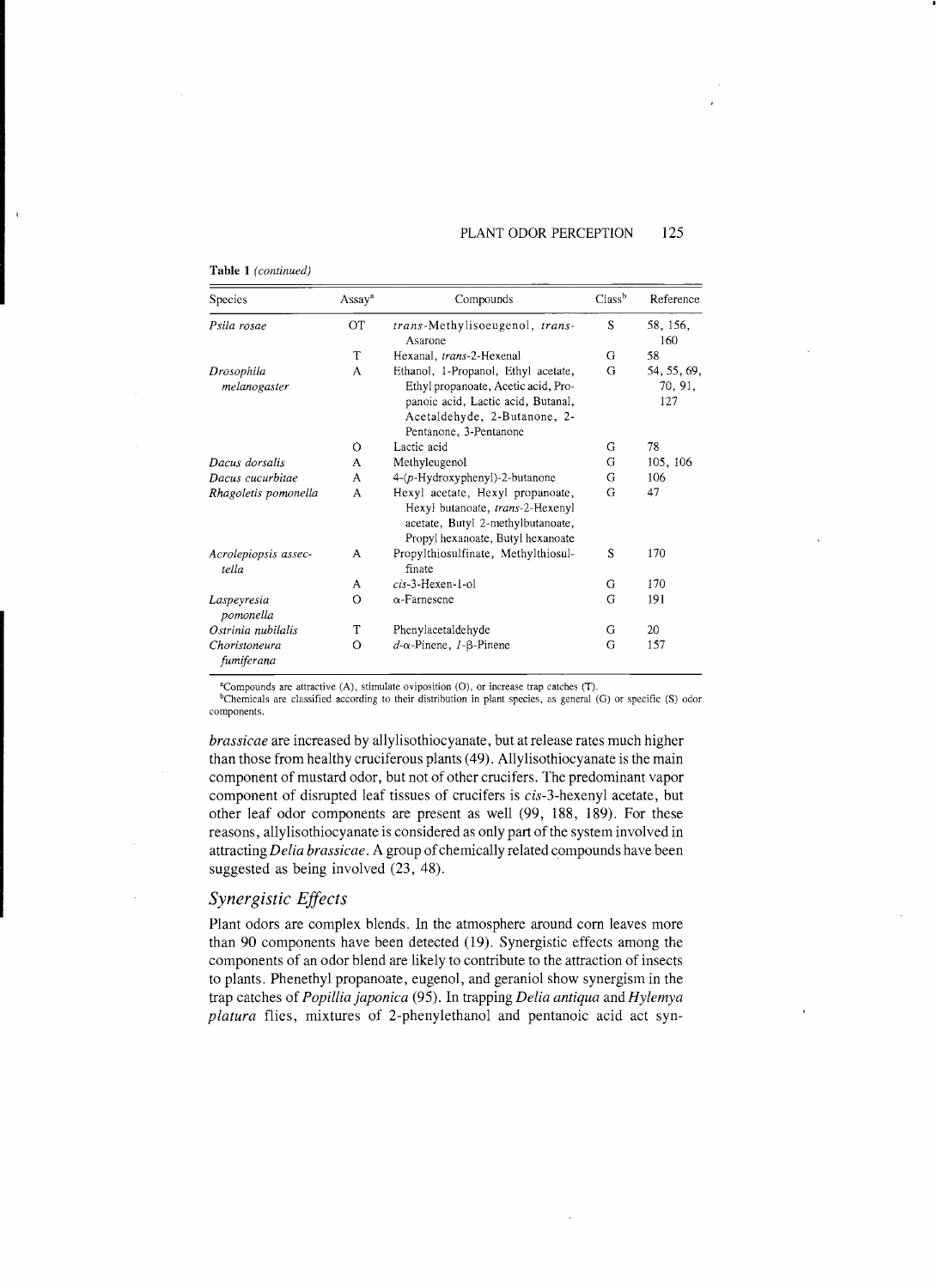ergistically (77). *Rhagoletis pomonella* flies are slightly attracted by the fatty acid esters isolated from apple odor, but not by the acetate components. The mix of both fractions is as effective as the crude extract (47). Synergism between specific and general odor components has been suggested to explain the higher attraction of *Psila rosae* to traps containing *trans-asarone* and hexanal (58). Several compounds have been identified in the potato leaf odor (182, 187) but none of these components, when applied singly, is attractive for *Leptinotarsa decemlineata* beetles. In fact, if the level of one component in the natural potato plant odor is increased, the beetle's olfactory orientation is prevented (183). The complete odor blend is still not known, but this example illustrates the importance of the concentration ratios among the components present in plant odor blends.

Plant odors can synergize with pheromones as well, as shown in bark beetles (194). In boll weevils *Anthonomus grandis,* the responses to male pheromone are increased by the addition of a mixture of cotton bud volatiles (68).

Phytophagous insects recognize their hosts by a variety of plant characteristics, plant stimuli of different modalities (158). Synergism among modalities is illustrated in the oviposition behavior of*Delia antiqua.* The female needs visual stimuli to land, a stem on which to walk down to the soil, and onion odor to release egg laying (64).

## *Host Selection*

In host-plant selection insects make a number of decisions. An insect continuously evaluates the information from its surroundings, compares this impression with its own internal standards, and decides to continue or change its motor patterns. The adjustment of behavior is triggered by changes in the external information or by transformations in the insect's internal standards, which may be caused by food deprivation, for example. Host-plant selection is divided into several steps—orientation, landing, probing, feeding, and oviposition—that imply sudden changes of external information (145, 182). Most of the available data, (e.g. trap catches, number of eggs, and number of individuals at certain positions in test chambers) are related to the outcomes of a sequence of behavioral responses. Direct observations of insect behavior are scarce.

Host-plant odors induce landing responses followed by oviposition trials in *Psila rosae* and *Delia antiqua* (58, 102). Odor perception releascs biting responses in *Phaedon cochleariae* and *Leptinotarsa decemlineata* larvae (22, 33, 168) and feeding responses in *Listroderes costirostris obliquus* adults (101). Cotton odor increases food ingestion of *Amrasca devastans* leafhoppers (139). On artificial diets *Xyleborusferrugineus* females tunncl further in the presence of ethanol (116). Odor components act as fecding deterrents for *Locusta migratoria* (6). A number of alfalfa odor componcnts attract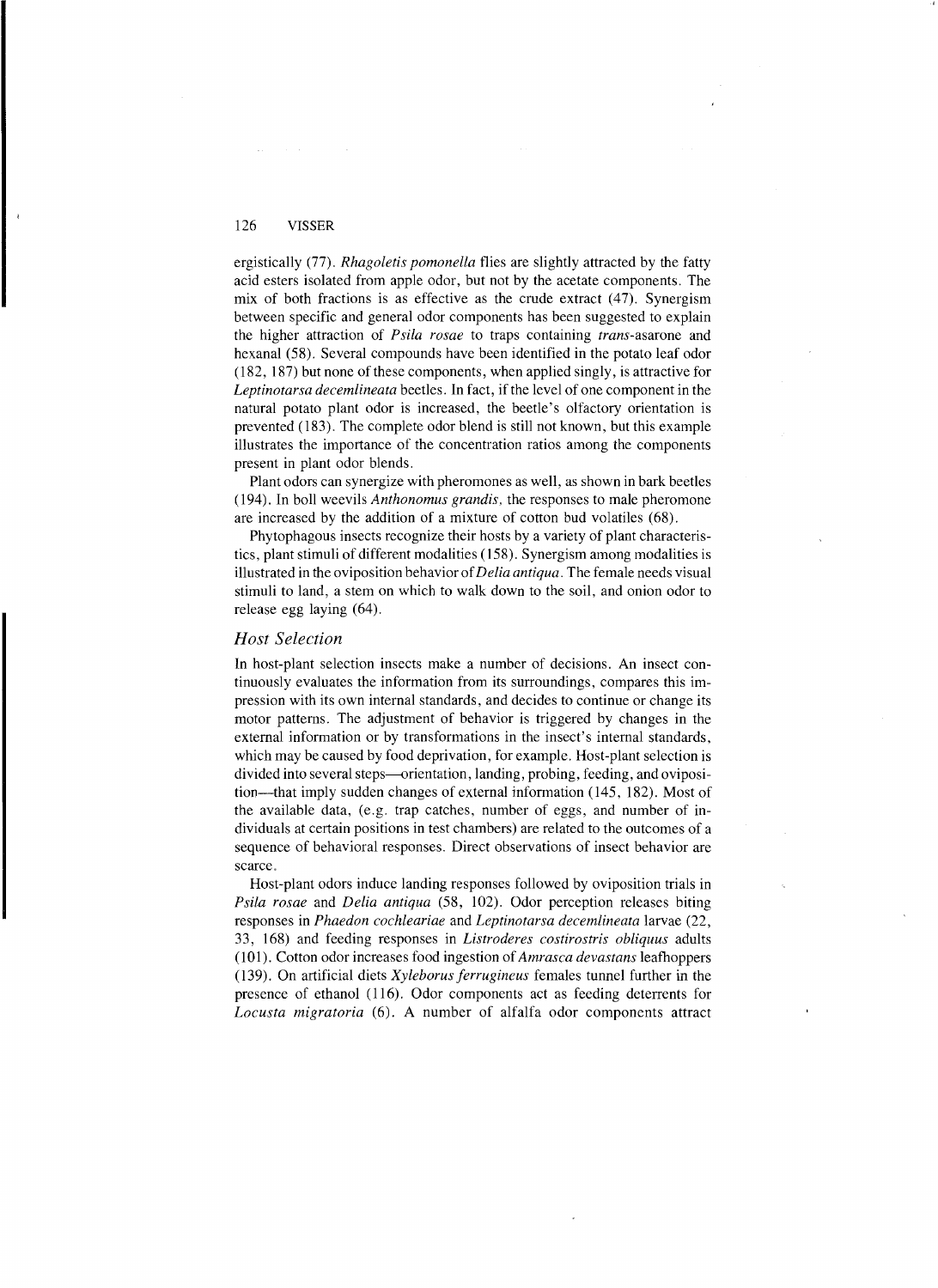*Bruchophagus roddi,* while other volatile chemicals probably act solely as short-range cues (83). The perceived odor composition is not the same for any given step in host-plant selection. Odor concentrations differ extremely, from minute when the insect is far downwind of the source, to dense when plant tissues are macerated by the insect's mouthparts on the first bite. The number of perceived odor constituents increases as the insect proceeds in host selection; the plant odor becomes more profiled than at the start.

## OLFACTORY RECEPTORS

## *Structures and Numbers*

Most olfactory receptors are located on the antennae. Relatively few of these sensilla are found on other head appendages, such as the maxillary palps of lepidopterous larvae (146, 147) and *Locusta migratoria* (7). Olfactory receptors are functionally adapted to respond to airborne volatiles. In root-boring insects these receptors also encounter plant emanations in soil and water. Such sensilla are present in the cephalic sensory organs of *Delia antiqua* (196) and *Psila rosae* larvae (131). In the latter species, the smaller ampullaceous sensillum responds to carrot root components, 2,4-dimethyl styrene and terpinolene (P. M. Guerin, J. H. Visser, unpublished data). Gustatory receptors exhibit olfactory abilities in two cases, the labellar gustatory hairs of the blowfly *Phormia regina* (29) and the lateral sensilla styloconica of *Manduca sexta*  larvae (159, 161).

Olfactory sensilla walls possess many pores (198). After adsorption on the cuticular surface, the odor molecules diffuse through the pores and underlying pore tubules to the dendrites of sensory cells. Acceptors for the stimulus molecules are thought to be present in the dendritic membranes. When odor molecules bind with the acceptors, the membrane conductance is changed, generating a decrease in the resting potential. Nerve impulses are subsequently generated and conducted to the central nervous system (l0, 82). The time interval from stimulus onset to the generation of nerve impulses ranges up to about 500 ms at very low odor concentrations (81, 82). The antennal receptor cells send their axons to the antennal lobe where the axons terminate in glomeruli (10, 11). The information that is conducted to the brain can be studied by single sensillum recordings of nerve impulses and, in an indirect way, by electroantennograms, which are thought to reflect the summation of receptor potentials in the antenna (12, 97a, 180).

The number of receptor cells involved in plant-odor perception varies widely. Lepidopterous larvae possess approximately 78 olfactory receptors on the maxillary palpi and antennae (32, 147). The antennal nerve of *Drosophila melanogaster* adults contains about 1800 axons (178). The funicle of *Delia antiqua* is estimated to possess 3000 olfactory neurons (74). The number of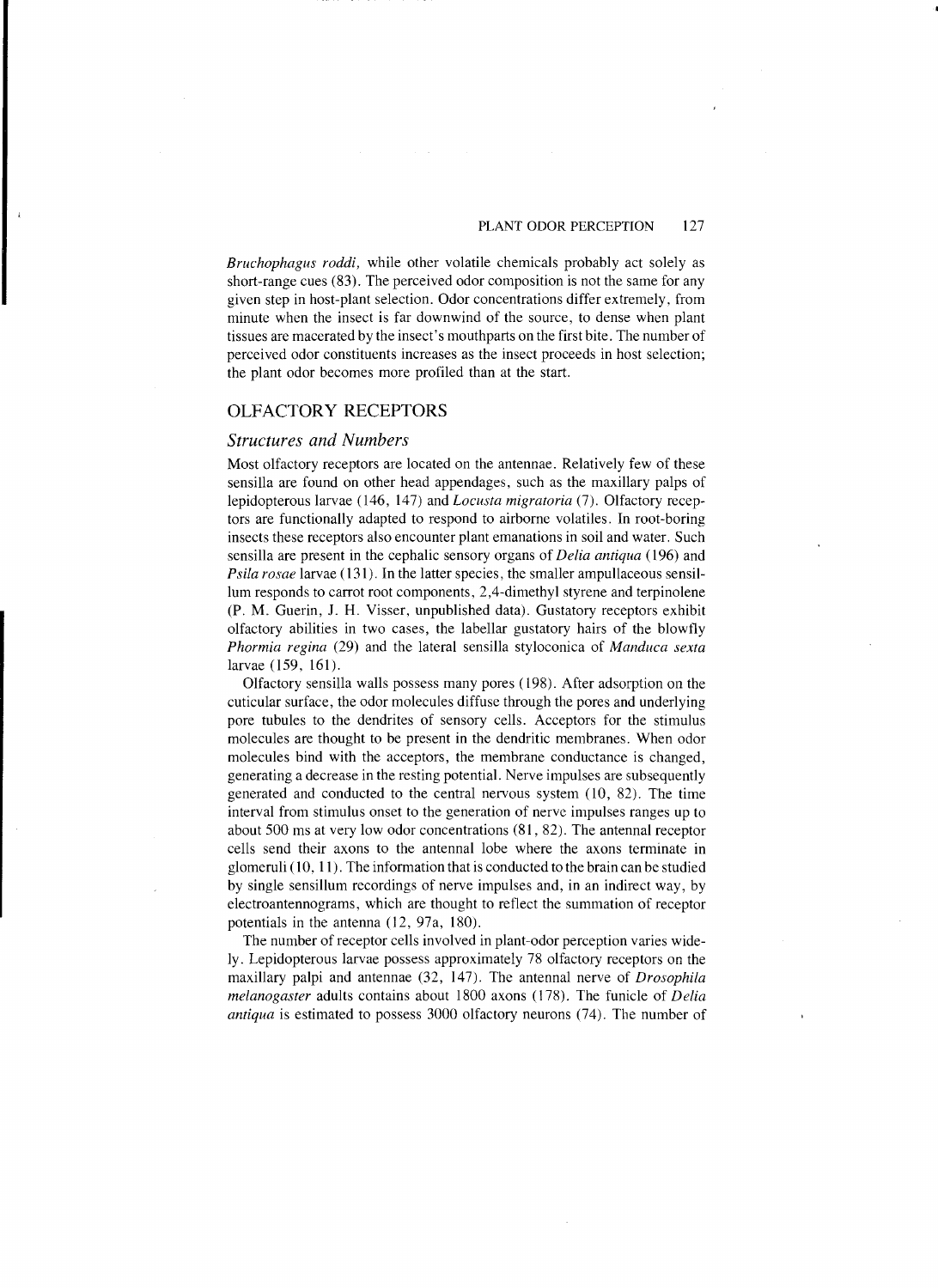antennal axons in adult *LoC'{{sta migratoria* is about *SO,OOO* (9, *4S).* In *Manduca*  sexta adults, the flagellum contains approximately 177,000 food odorsensitive receptors (13S). Even within an insect species the number of olfactory neurons varies for different phases in the life cycle. Alate aphids possess more placoid sensilla than apterous forms (18). In *Sitobion avenae* this causes alate forms to have higher sensitivities to leaf odor components (197). Solitary *Locusta migratoria* have more basiconic and coeloconic sensilla than gregarious individuals (S6). Social facilitation might compensate for the decrease in olfactory sensitivity.

## *Receptor Selectivity*

The principal function of sensory systems consists of their filter capacity, which permits the discrimination of a limited array of stimuli from the surroundings. Therefore, it is expected that not all plant volatiles are detected by a particular insect, but only those components that convey essential information about plants to which the insect species was adapted in evolution (180, 182). Table 2 shows receptor specificities. The data were extracted from published records and restricted to compounds in plant odors that are stimulating at low concentrations. All olfactory receptor systems respond to general odor components, like the leaf odor components or terpenes and their derivatives. In *Delia antiqua, Delia hrassicac,* and *Psila rosa£',* olfactory receptors are tuned to specific odor components as well.

# *Odor Quality Coding*

The insect's discrimination of plant odors implies that the olfactory receptors code for odor composition or quality. Individual receptor cells are called specialists or generalists (12). Specialist receptor cells are narrowly tuned to the reception of one or only a few compounds; these are the pheromone sensitive receptors. General ist receptor cells show broad response profiles and will detect a variety of food-odor components. This classification is not always valid, however. *Hylobius abietis* weevils (113), *Dendroctonus pseudotsugae* (39), and *Dendroctonus frontalis* beetles (37, 38, 120) have receptor cells that are stimulated by pheromones as well as host-tree odors. These do not occur in *Ips pini*  $(115)$ .

Food-odor receptors have been studied extensively, and their response profiles have been interpreted in numerous ways. In the sensilla basiconica of *Antheraea pernyi,* each olfactory receptor cell shows a unique response profile that overlaps considerably with the response profiles of other receptors (143). On the basis of similarities among the reaction spectra, olfactory neurons have been classified into reaction groups (8, 1O,26,81,97a, 113, lSI, 171, 176). In the various insect species studied the response profiles of reaction groups display different degrees of separation. The two extremes are (a) groups that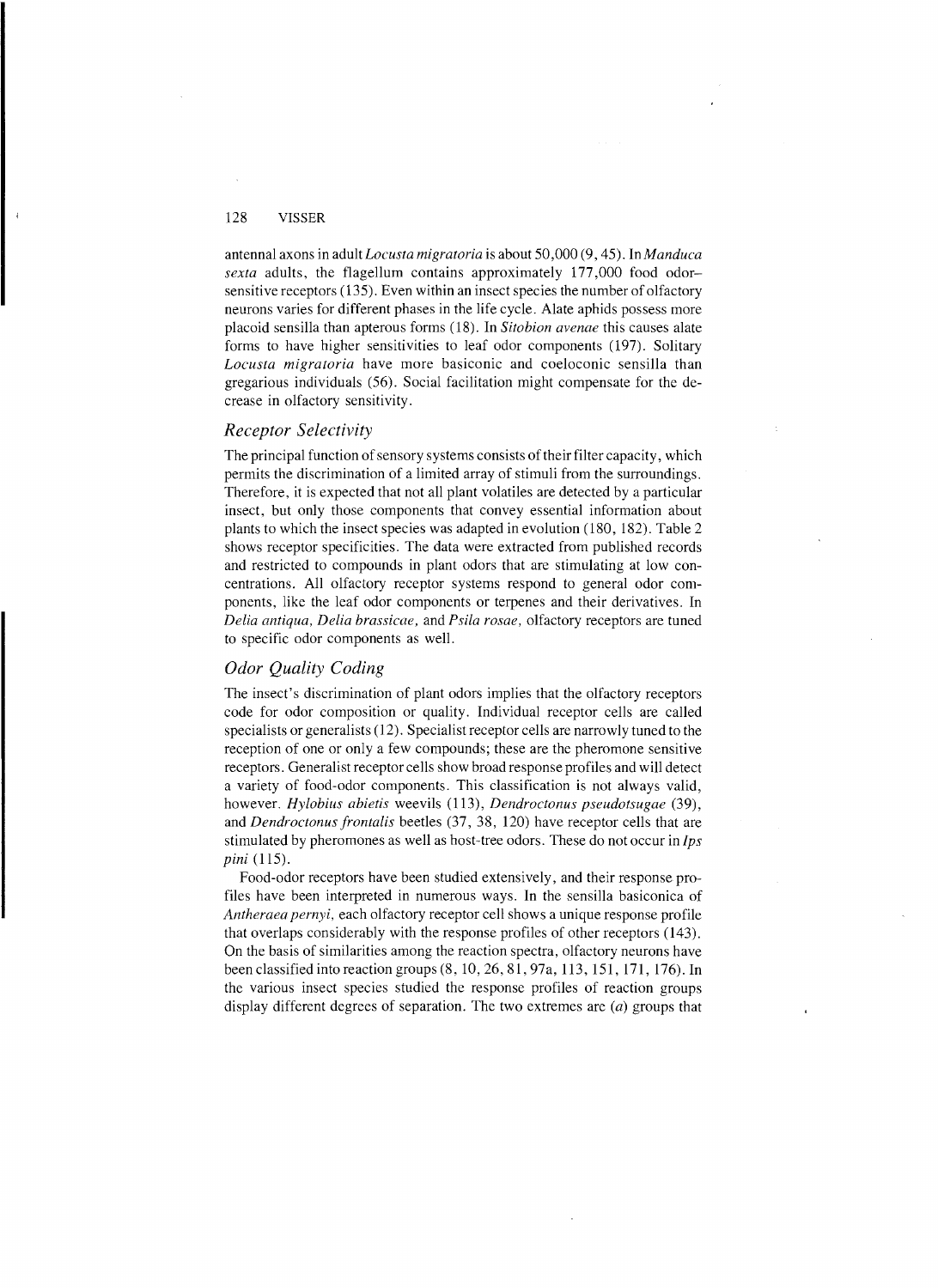#### PLANT ODOR PERCEPTION 129

..

| <b>Table 2</b> Selectivity of antennal receptors for plant odor components in adult insects, as evaluated |
|-----------------------------------------------------------------------------------------------------------|
| by electrophysiological studies                                                                           |

| Species                   | Compounds                                                          | Reference <sup>a</sup> |
|---------------------------|--------------------------------------------------------------------|------------------------|
| Carausius morosus         | 1-Hexanol, Linalool, Citronellol                                   | 171                    |
| Locusta migratoria        | trans-2-Hexenal, 1-Hexanol, 1-Butylamine                           | 8, 9, 81, 182          |
| Nasonovia ribis-nigri     | trans-2-Hexenal, Limonene, Linalool                                | 17                     |
| Sitobion avenae           | trans-2-Hexenal, Hexanal, Benzaldehyde                             | 197                    |
| Sirex noctilio            | Pinocamphone, Isopinocamphone, Cam-<br>phor, trans-Pinocarveol     | 152, 153               |
| Leptinotarsa decemlineata | trans-2-Hexen-1-ol, cis-3-Hexen-1-ol,<br>Methyl salicylate         | 97a, 180, 182          |
| Rhynchaenus quercus       | trans-2-Hexen-1-ol, cis-3-Hexenyl acetate,<br>Geraniol, Linalool   | 94                     |
| Hylobius abietis          | $\alpha$ -Pinene, $\beta$ -Pinene, Camphene, Terpineol,<br>Anethol | 113, 114               |
| Monochamus notatus        | $\alpha$ -Pinene, Limonene, Camphene                               | 42                     |
| Ips pini                  | Linalool, Camphor, a-Pinene, Myrcene                               | 2, 115                 |
| Dendroctonus pseudotsugae | Limonene, $\alpha$ -Pinene, Camphene                               | 36, 39                 |
| Delia antiqua             | Dipropyl disulfide, Dipropyl sulfide, 1-<br>Hexanol, Octanal       | 57                     |
| Delia brassicae           | Dimethyl disulfide, Nonanal, trans-2-Hexenal                       | 57                     |
|                           | Allylisothiocyanate, Hexyl acetate, 3-Hexen-<br>$1$ -ol            | 189                    |
| Psila rosae               | trans-Asarone, trans-Methylisoeugenol,<br>trans-2-Hexenal, Hexanal | 57, 58, 59             |
| Antheraea pernyi          | Terpineol, Isosafrole, Phenylethanol, Gera-<br>niol                | 143                    |
| Yponomeuta padellus       | trans-2-Hexen-1-ol, cis-3-Hexenyl acetate,<br>Terpinolene          | 174                    |
| Adoxophyes orana          | 1-Hexanol, trans-2-Hexen-1-ol, Heptanoic<br>acid. Linalool         | 174, 182               |
| Manduca sexta             | trans-2-Hexenal, trans-2-Hexen-1-ol, 3-<br>Hexen-1-ol              | 148                    |
| Pieris brassicae          | trans-2-Hexenal, cis-3-Hexenyl acetate,<br>Phenylethanol, Citral   | 3, 26, 182             |

 $aBoldface = single sensitivity$  recordings; italics = electroantennogram responses.

respond solely to one class of chemicals  $(81, 176)$  and  $(b)$  groups that show considerable overlap in their responses to leaf odor components (97a). Plant odors are differentially detected by the array of olfactory receptor cells belonging to different reaction groups. In one group of cells an odor component evokes higher responses than in other groups. In this wayan across-fiber pattern codes for odor quality.

Olfactory receptor cells change their spontaneous activities on stimulation, either increasing or decreasing the frequency of nerve impulses (12, 17,26,42, 81, 97a, 113, 143). A decrease is clearly observed at high levels of spontaneous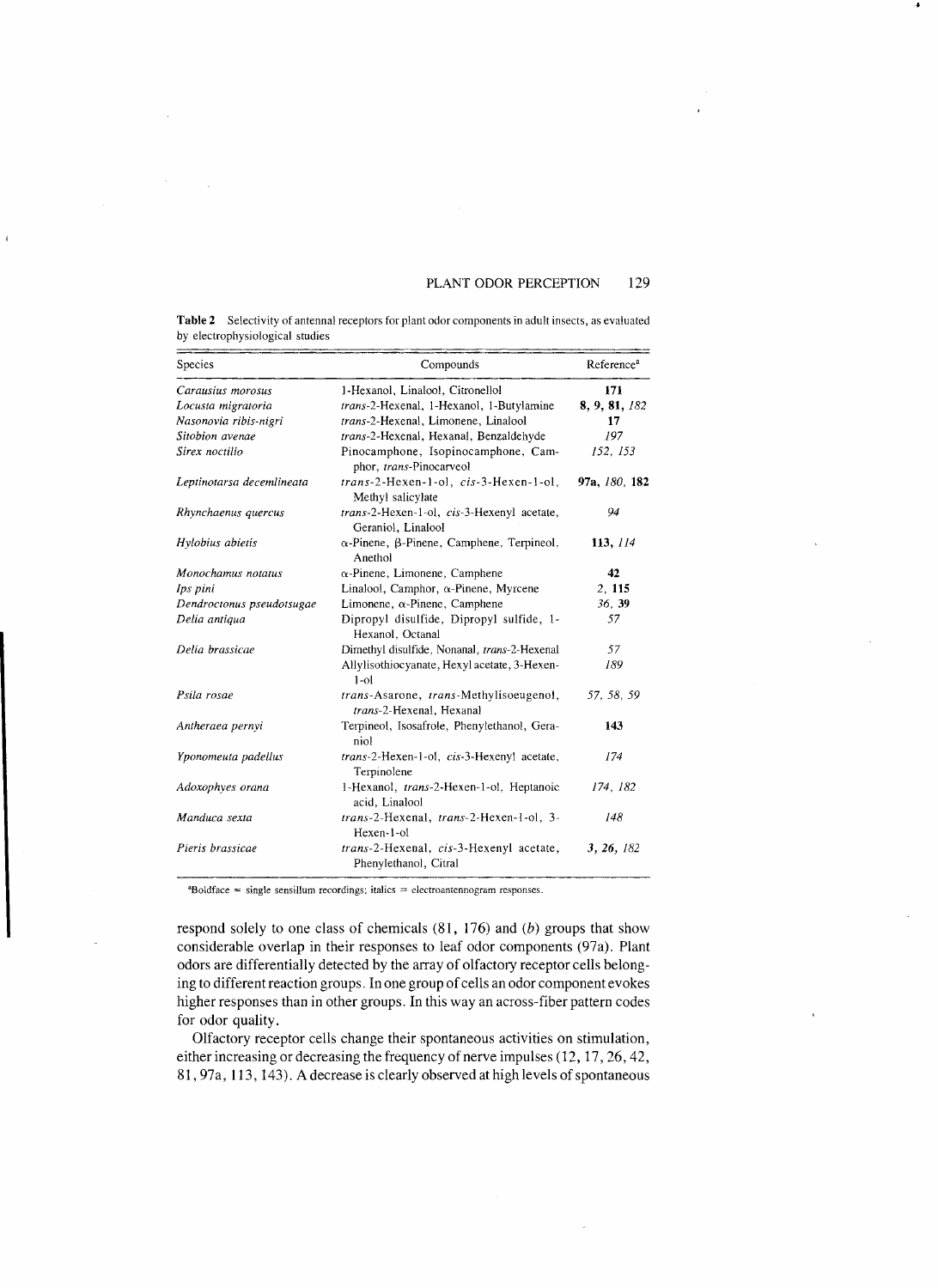activity and on application of strong stimuli (81, 97a). In the placoid sensilla of alate viviparae of *Nasonovia ribis-nigri,* antagonistic responses have been observed and interpreted as a refinement of the sensory code (17). Terpenes excited cells in the proximal rhinarium but inhibited cells in the distal rhinarium. Individual neurons, however, could not be identified. Sensilla coeloconica on *Locusta migratoria* antennae contain in variable combinations both *trans-*2-hexenal-sensitive and I-butylamine-sensitive cells (81). Compounds that stimulate one cell type often inhibit the other receptor. The contribution of the coeloconic sensilla to the brain input, however, is not clearly understood. The sensilla basiconica, which are present in large numbers, are thought to release the principal input for the second-order neurons in the deutocerebrum of *Locusta* (9). The response intensity in a single olfactory receptor depends on stimulus quality and strength. The overall impulse frequency of a single cell cannot code at the same time for quality and concentration. It has been suggested that odor quality coding involves the comparison of impulse frequencies in paired types of receptors (171). In this way, odor quality can be coded over a wide range of concentrations.

.,

The three large sensilla basiconica on the antennae of lepidopterous larvae form a relatively simple olfactory system, as they contain in total 16 neurons (32, 147). In *Bomhyx mori* larvae, the cells associated with the sensillum on the antennal headpiece respond to I-hexanol, 3-hexen-l-ol, and butanal (111). These sensilla have been studied, in addition, in *Manduca sexta* (32, 147), *Hyalophora gloveri* (147), and *Malacosoma americanum* caterpillars (30), In response to stimulation by leaf vapors or chemicals, the associated receptor cells show varying degrees of excitation or inhibition. Furthermore, differences in latency times and interspike intervals have been interpreted as temporal patterns that code for discrimination among odors (32, 147). Temporal patterns, however, are not observed in the antennal receptors of *Pieris brassicae*  larvae; on stimulation they respond in a phasic-tonic way (1. H. Visser, H. T. A. M. Schepers, unpublished data). Inactivation of sensilla *inPapilio demoleus*  larvae demonstrates that each sensillum contributes in different ways to the reception of individual odor components (138). The perception of a blend probably involves all three basiconic sensilla.

Discussions on odor quality coding will continue because the classification of olfactory receptors in reaction groups is made arbitrarily and depends to a high degree on the treatment of electrophysiological data (151; 97a versus 182).

## STRUCTURE-ACTIVITY RELATIONSHIPS

The prerequisite for olfactory reception is the recognition of stimulus molecules thought to bind with acceptor sites on the dendritic membrane, in a fashion similar to that of enzyme-substrate complexes (82). The affinity of a stimulus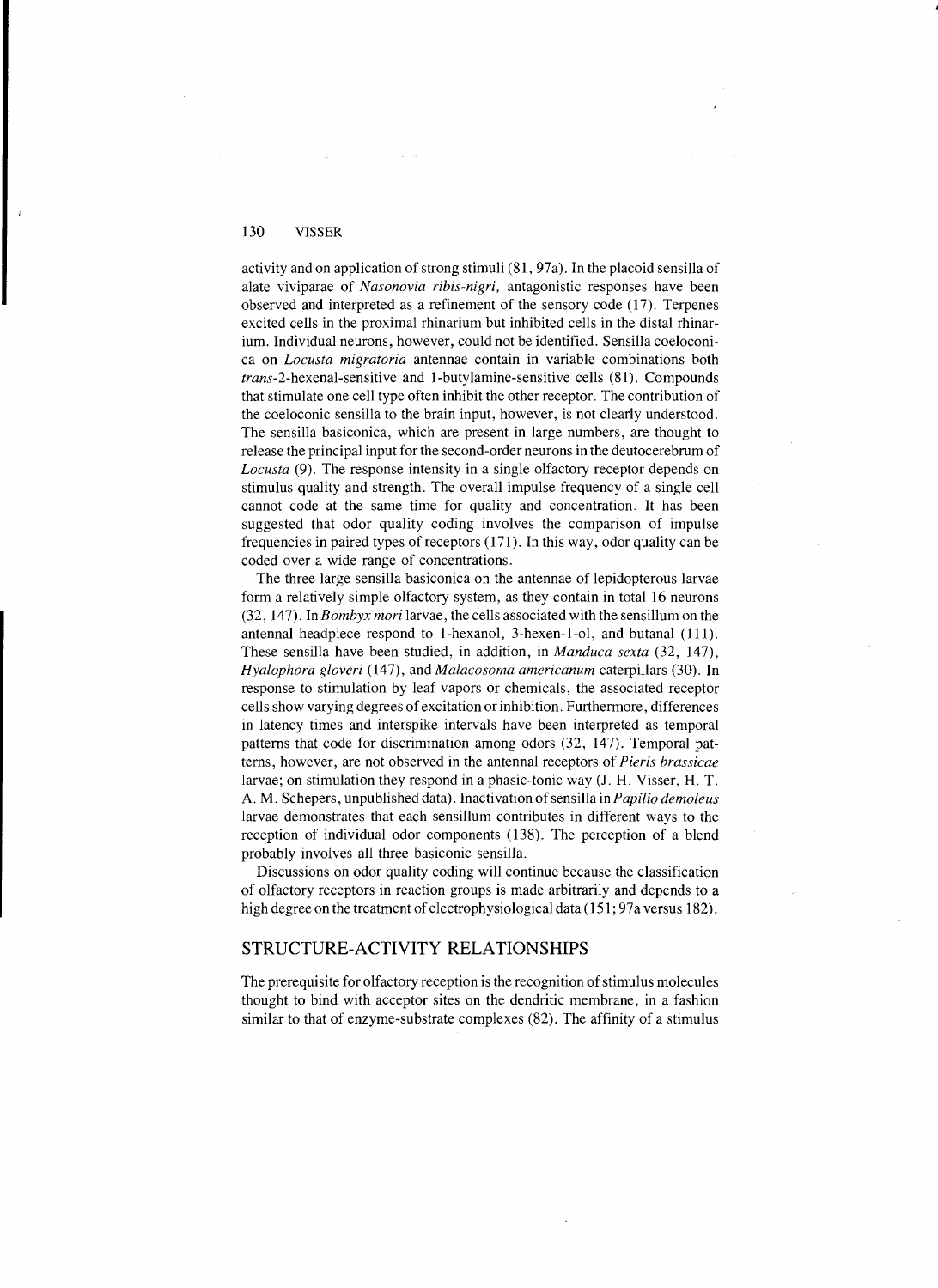## PLANT ODOR PERCEPTION 131

molecule to an acceptor is considered to be specifically related to its chemical structure. The specific binding with acceptors implies a definite relationship between the chemical structure of stimulus molecules and their biological activity, which is manifested in the insect's response to odor components. Newly hatched *Laspeyresia pomonella* larvae are attracted to *(trans, trans)-* and *(cis,trans)-a-farnesene,* but the other stereoisomers do not release responses *(166). Trans-methylisoeugenol* is more effective than the cis-isomer in eliciting egg laying by *Psila rosae* (156). Synthetic  $d-\alpha$ - and *l*-B-pinene stimulate oviposition in *Choristoneura fumiferana*, but the optical isomer  $l$ - $\alpha$ -pinene is not active (157). The low attractiveness to *Dacus* flies of kairomone analogues is overcome by increasing their concentrations to compensate for low acceptor affinities (106).

Structure-activity relationships are well documented in the olfactory responses of insect sensilla (8, 35, 58, 81, 152, 180). Binary mixtures that evoke electroantennograms of additive size have been interpreted to affect two different acceptors (14, 58). The attraction of *Drosophila melanogaster* larvae to test chemicals is affected by a background odor that competes strongly when it has a similar chemical structure and thus affinities for the same acceptors (127). This conclusion is supported by the isolation of several olfactory mutants displaying deficient responses to particular chemicals (127). These mutations affect the peripheral olfactory membrane, as can be deduced from the reductions in electroantennogram responses (177).

The concept of acceptor sites implies that the distributions of acceptor types differentiate the response profiles of individual olfactory neurons belonging to different reaction groups.

## CENTRAL PROCESSING

The information running through the antennal nerve is processed and evaluated in the brain at several levels (9-11, 45, 100). The first relay station is found in the antennal lobe. The axons of olfactory receptor cells terminate in glomeruli, where they contact in a network of fine arborizations, local interneurons and output neurons. Local interneurons innervate many glomeruli at the same time, and their axons remain within the deutocerebrum. The output neurons send their axons via the tractus olfactorio-globularis towards other brain centers, and terminate in the calyces of the mushroom bodies (corpora pedunculata) as well as in the lobus lateralis protocerebralis. In olfactorydeprived *Drosophila melanogaster* flies, the total number of fibers in the mushroom bodies is reduced (169). The deutocerebral output diverges extremely in this brain structure (11), and is combined with visual inputs (44, 72).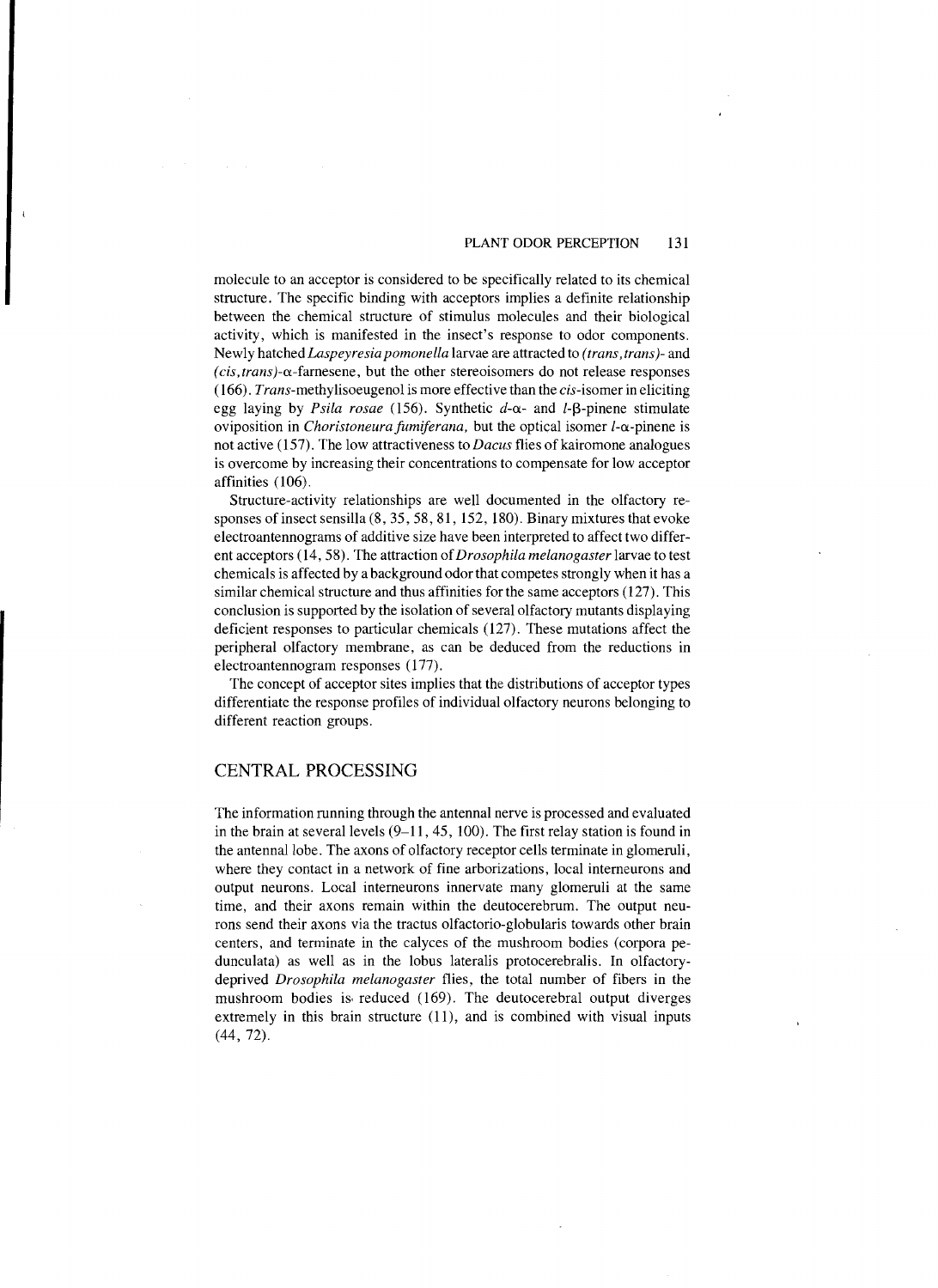### *Input Convergence*

The number of glomeruli in the deutocerebrum varies considerably among insect species: *Locusta migratoria* has about 1000 very small glomeruli (45), *Manduca sexta* 57-61 (144), *Mamestra brassicae* about 70 (128), *Pieris brassicae* about 60 (128), and *Drosophila melanogaster* 19 (163). In *Locusta*  and *Manduca* the glomeruli receive input solely from the ipsilateral antenna (9, 45, 100), whereas in *Drosophila* the majority of glomeruli are connected to the contralateral side (163).

In the antennal lobe, the number of output neurons is small compared to the number of input elements. In *Locusta,* 800 axons leave the deutocerebrum, compared to an input of approximately 50,000 antennal fibers (9, 45). In *Manduca*, each glomerulus is innervated by one output neuron, implying that 177 ,000 food odor-sensitive neurons converge onto about 60 output elements (100, 135). The high convergence ratios found in this first relay station indicate several characteristics of the central processing of olfactory signals. First, the incoming signal is amplified and the signal-to-noise ratio is improved  $(10, 11, 10)$ 175). The amplification factor ranges from about 3000 *(Manduca)* to 60 *(Locusta).* In addition, olfactory receptors of different reaction groups converge onto the same second-order neurons. Because of this quality convergence, the response profiles of second-order neurons differ from those of peripheral receptors and the odor image is changed (10, 11, 150).

# OLFACTORY ORIENTATION

The potential of plant odors for application in pest control raises questions on the effective distance of lures for attraction of insects. Three factors determine the active range of attractants:  $(a)$  the initial amount of odor released by the source per unit time,  $(b)$  the manner of dispersion in the air or soil, and  $(c)$  the insect's orientation mechanisms. No reliable data are available on the first item because plant-odor concentrations in the atmosphere around plants growing in the field are difficult to assess. The other two factors are closely related.

#### *Odor Dispersion*

Odor released into the air is transported by the wind. Odor dispersion in the atmosphere is caused by the turbulent nature of wind, which mixes the odor with surrounding air (16, 43, 71, 195). The degree of turbulence is not a fixed measure but varies with location and meteorological conditions, namely the vertical gradients of temperature and wind speed (71). Close to the source the spread of odor molecules is by molecular diffusion and further away by turbulent eddies (16, 43). As a consequence, the odor concentration gradient close to the source is disrupted further downwind. The filamentary structure of odor clouds was early recognized by Wright (195). More recently, Murlis &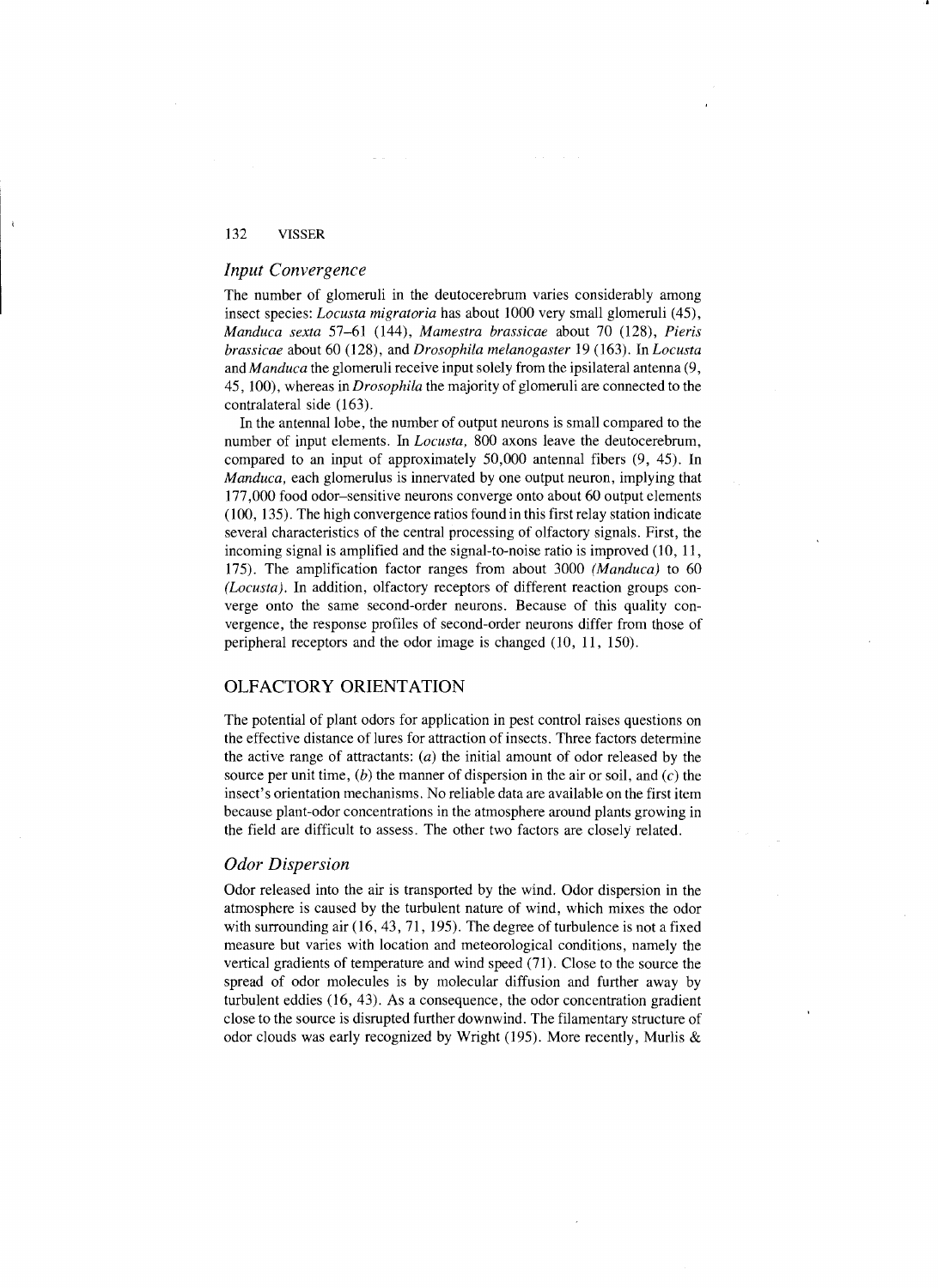Jones confirmed these findings; odor released from a point source appears at a fixed point downwind as a series of odor bursts (112). Dispersion models that predict the average concentration of odor in space are available  $(43)$ . The Sutton equation has been adopted to calculate the active space for insects responding to sex pheromones (16, 43, 195). Actual stimulus situations, however, differ from those predicted by these time-averaging models. The odor is transported within a narrow instantaneous plume with dimensions that are affected by local conditions and that vary with the time of day when turbulence changes (43, 71).

# *Orientation Mechanisms*

For a long time, orientation mechanisms of animals have been classified in kineses and taxes (52,87). Taxes are responses directed towards or away from the stimulus source. Kineses are undirected responses like changes in speed or in rate of turning. Animals show orientation responses to stimuli that are unevenly distributed in space. An animal measures intensity differences directly with a paired set of receptors, or responds to different stimulus intensities as the animal progresses. Chemotaxes and chemokineses have been reported for a number of insect species responding to plant odors, in larvae of *Costelytra zealandica* (164), *Psila rosae* (132), and *Drosophila melanogaster* (1). Because these orientation responses depend on steep odor gradients, they occur only at short distances from the odor source. The effective distance for attraction of insect larvae ranges from 0.5 to 4 cm (22, 103, 190). Adult insects are more sensitive to odors. *Drosophila melanogaster* adults show osmotropotaxis at distances up to 23 cm (51). The smallest concentration ratio effective to elicit osmotropotaxis in this insect is 6: 10 (15).

Insects use another modality for olfactory orientation, as they are mechanically stimulated by wind. On the perception of an attractive odor, they move upwind. This odor-conditioned anemotaxis has been demonstrated in *Drosophila melanogaster* (51, 86), *Schistocerca gregaria* (89, **110),** *Leptinotarsa decemlineata* (34, 179, 185, 186), *Delia brassicae* (66), and apterous viviparae of *Cryptomyzus korschelti* (1. W. Taanman, J. H. Visser, unpublished data). This orientation mechanism operates as soon as the odor concentration is above the threshold of detection; it is thought to be effective over long distances. Two other orientation mechanisms are integrated with odor-conditioned anemotaxis: (a) optomotor control, which regulates flight, and  $(b)$  counterturning (longitudinal klinotaxis) at the edge of an odor plume (88, 193).

Recently a new classification for chemo-orientation has been suggested (5). An insect can change two variables in its motor patterns, namely speed and direction. The insect's steering of these variables is controlled by an internal program (idiothetic control) and by the perception of stimuli from the outside (allothetic control). This approach offers advantages, explaining the processing of information in simple steps while avoiding semantic discussions (e.g. longitudinal klinotaxis in 88; 186).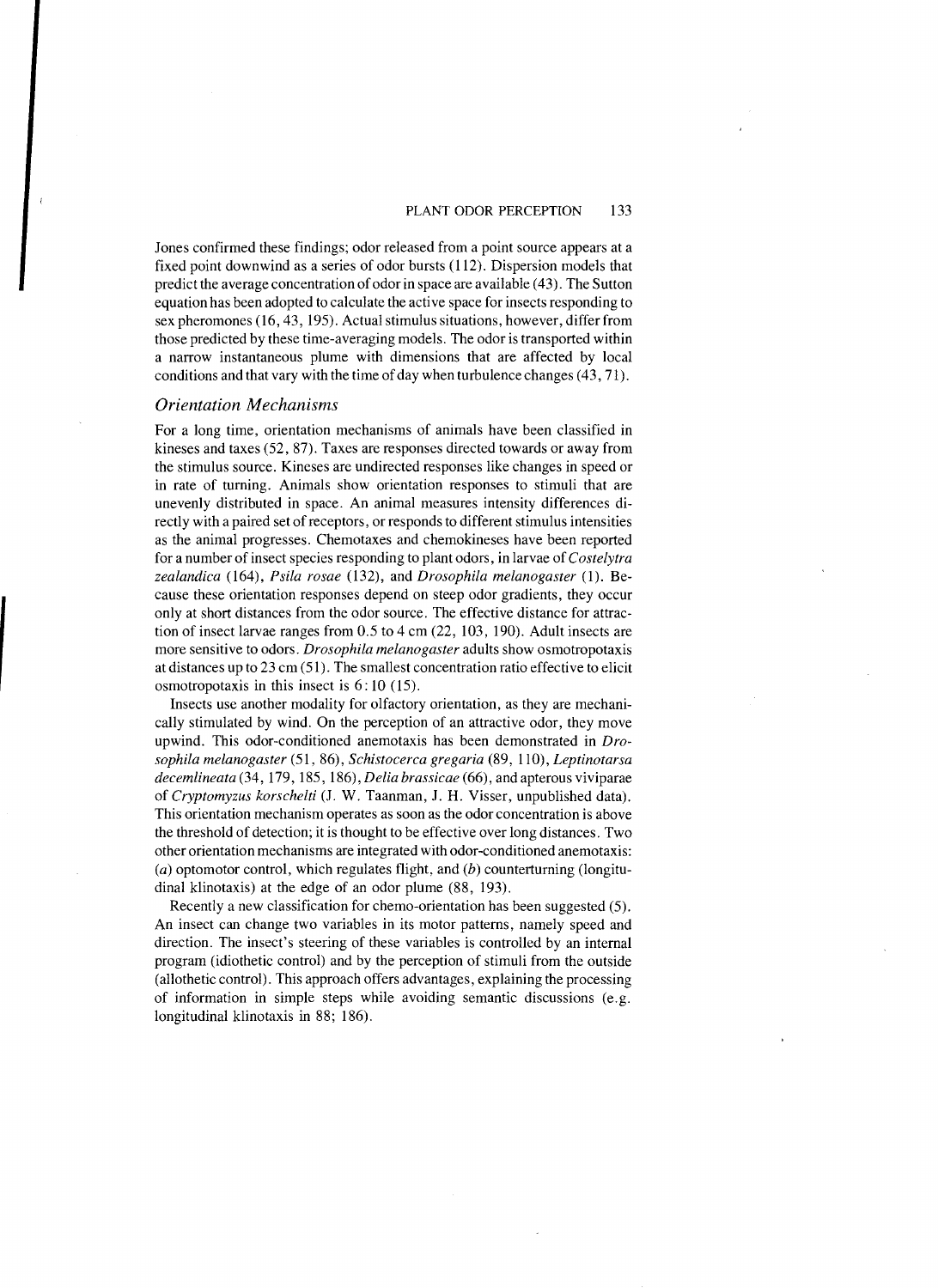## *Repellents*

Plant odors can inhibit particular steps in host-plant selection. Repellents have been reported for *Papilio dcmoleus* larvae (138), *Psi!a rosac* larvae (132), *Leptinotarsa decemlincata* beetles (142), and crawlers of the red scale *Aonidiella aurantii* (134). The resistance of southern pea lines for *Cha!codcrmus acneus* is correlated with repellency (133). A steam distillate of cabbage leaves deters oviposition of *Trichoplusia ni* (126). The plant odor produced on maceration of leaf tissues by feeding larvae may thus signal the unsuitability of plants for oviposition. Compounds that normally attract insects exert repellency at high conccntrations (155, 189).

Repellents have been defined as "chemicals which cause insects to make oriented movements away from its source" (31). This definition is solely valid for oriented responses at a short distance from the source, relying on che motaxis and chemokinesis. In a few cases negative odor-conditioned anemotaxis has been ohserved (34. 65, 89); however, in these studies chemotaxes cannot be excluded. The action of repellents is restricted to close range  $(182)$ .

## MODIFICATION OF ODOR PREFERENCE

The odor preference of phytophagous insects can be modified in two ways:  $(a)$ altering the genetic basis and  $(b)$  olfactory conditioning. When effective for insect populations, modification of odor preference contributes to the formation of biological races, the very beginning of speciation (28). *Dacus* species are attracted exclusively by methyleugenol or 4-(p-hydroxyphenyl)-2-butanone (40, J06). It has been suggested that primitive Dacinae coevolved with plants containing the common precursor of these volatile compounds, *p*hydroxycinnamic acid, and that two subgroups segregated, each subgroup responding exclusively to one of two compounds (105, 106).

# *Genetic Variation*

In *Drosophila melanogaster*, geographic strains differ in their attraction towards several odor components (54). The alcohol preference of larvae is higher in southern Australian populations than in the northern populations (119). This trend might reflect a progressive link with human activities such as artificial fruit fermentation (118). Lines have been extracted from natural populations that differ in attraction (55). **In** addition, selections for increased or decreased olfactory responses to ethanol, acetaldehyde, and acetic acid have been successful (69, 91). It is obvious thatD. *melanogaster* can rapidly adopt new olfactory characteristics. Related insect species differ in their olfactory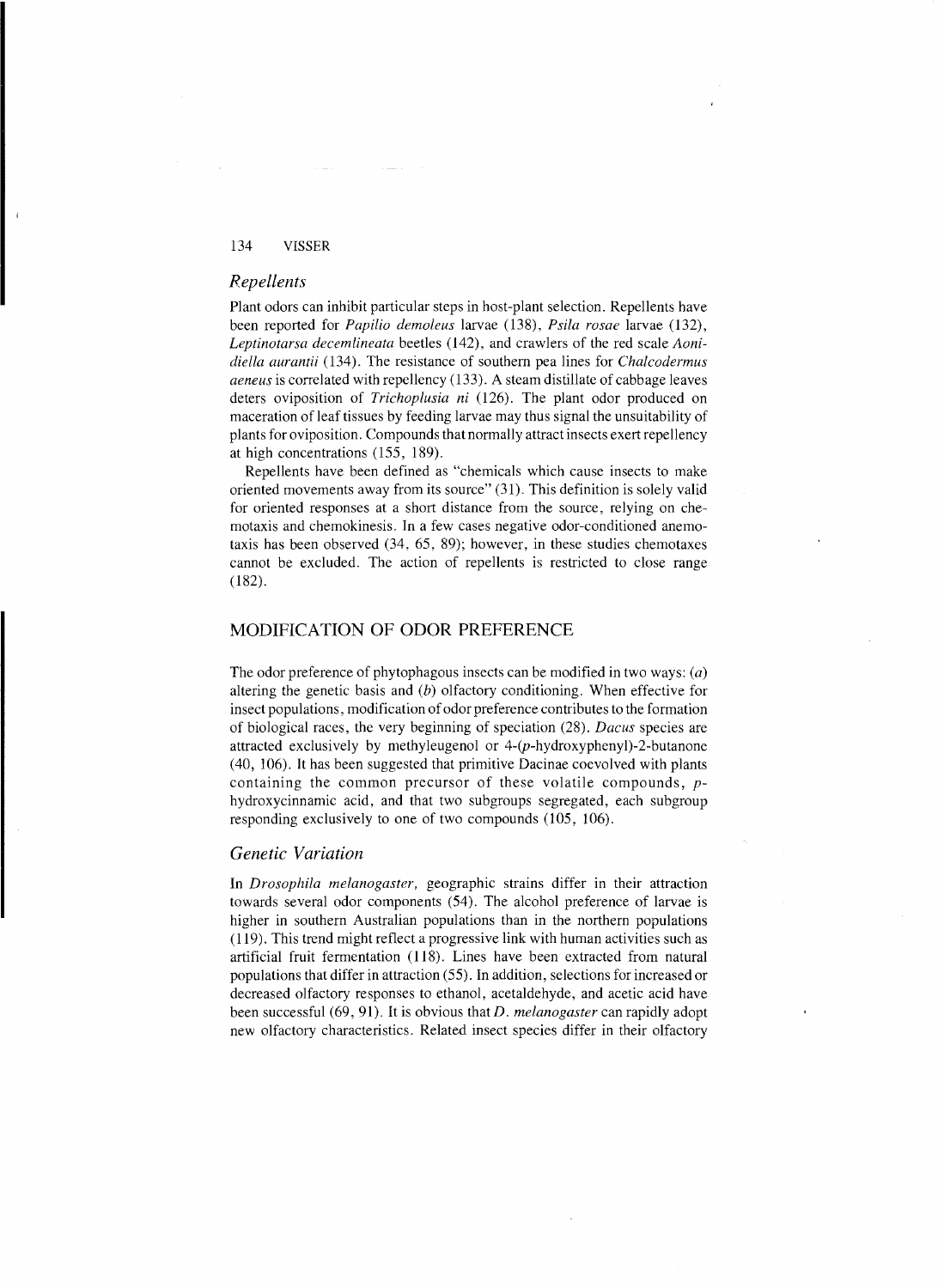responses. *Drosophila immigrans,* which belongs to another subgenus, is very distinct from *D. melanogaster,* as it avoids ethanol (70, 118).

The modification of odor preference can result from, among other things, transformations in the peripheral olfactory receptors (177). The olfactory receptor systems of *Leptinotarsa decemlineata* populations from Utah and Wagcningen possess different sensitivities for leaf odor components (182). On the other hand, electroantennograms in populations of *Ips pini* from Idaho and New York are very similar (2). A resemblance is also present between *Dendroctonus frontalis and D. brevicomis* (120). Divergence of olfactory tuning is striking between related insect species *Delia antiqua* and D. *brassicae* (57). In *Yponomeuta* species no conclusions about the taxonomic relationships can be drawn from thc species-specific response profiles (174).

## *Olfactory Conditioning*

With early exposure, the odor preference of individual insects can change. When tested in the final instar, *Manduca sexta* larvae show increased prefcrence for the food on which they were reared. This phenomenon is called food plant induction (see 25). Amputation of the sensilla styloconica, the gustatory receptors, impairs both induction of preference and food discrimination. Ablations of the maxillary palpi and antennae, bearing the olfactory receptors, do not cause such pronounced effects (63). Also for *M. sexta,* a diet containing citral induces larval feeding preference, and last-instar larvae exhibit increased orientation responses to this diet (140). Thc induction of odor preference also occurs when the larvae are reared on tomato or radish (141). Larvae evidently possess some sort of memory for plant-odor quality.

Unambiguous evidence that this larval memory is transferred to the adult stage is lacking. In *Drosophila* species, the larval environment does not have a significant effect on the oviposition preference of adults (78). Exposure of *Drosophila melanogaster* adults to peppermint oil or high concentrations of ethanol reduces their aversion to these chemicals in subsequent tests. Oviposition preference for apple or tomato is enhanced, or aversion is reduced, when insects are exposed to one of these foods as adults but not as larvae (79). Associative learning in oviposition site sclection occurs also in *Rhagoletis pomonella* flies (124, 125). Learning facilitates the olfactory oricntation of *Leptinotarsa decemlineata.* Compared to "naive" individuals, newly emerged beetles fed potato leaves for 2 hr and subsequently starved for 12 hr exhibit increased upwind responses to potato plant odor (J. H. Visser, D. Thiery, unpublished data).

Odor conditioning has been studied extensively in *Drosophila melanogaster.*  Larvac can learn to avoid an odor that is paired with shock during their training (1). Adults can be conditioned in the same way (41) or can learn to discriminate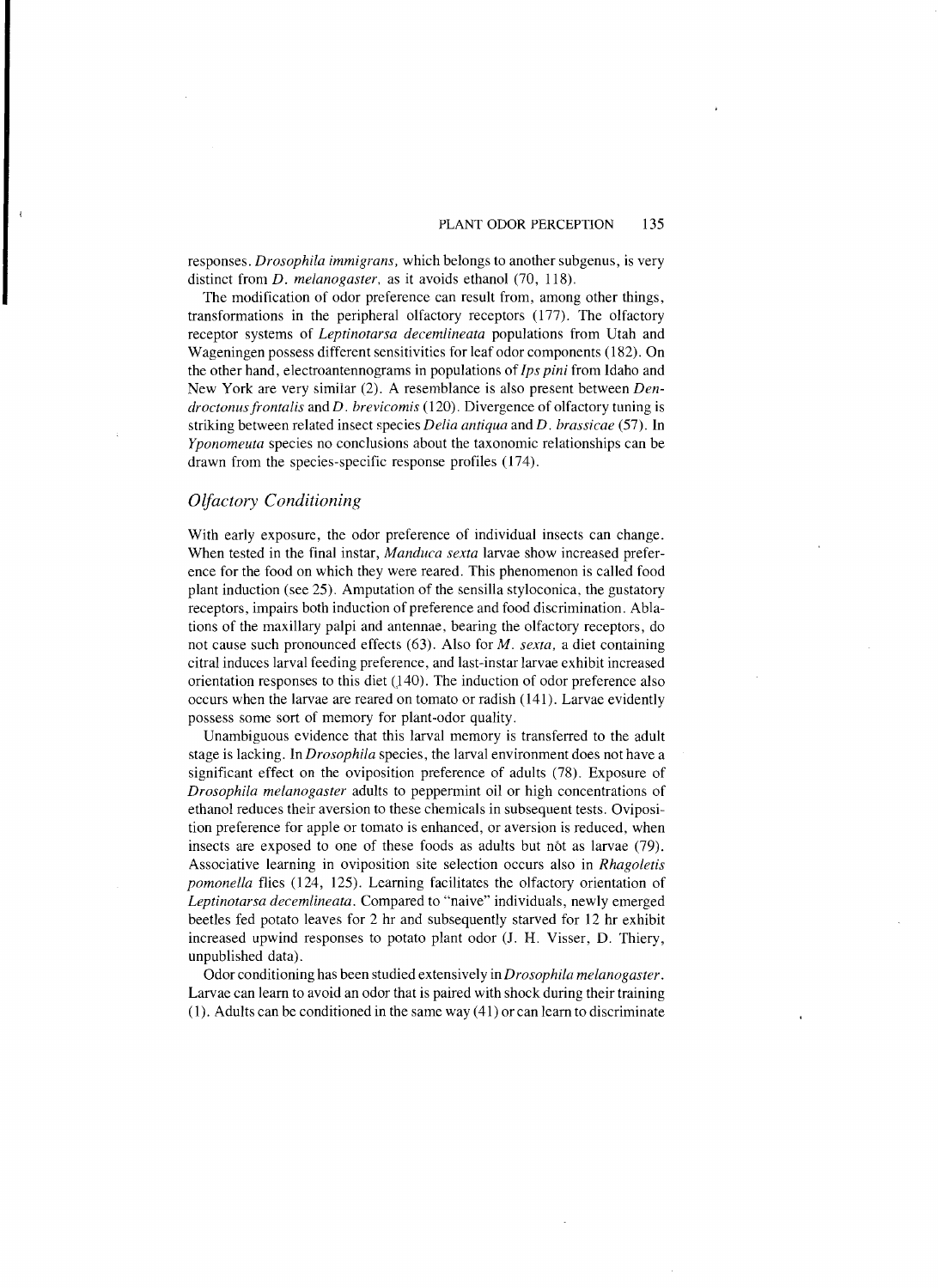odors on reward with sugar (13). Adults of this species can learn several elements of odor quality; they can discriminate between concentrations, discriminate odor against a background smell, and recognize similarities in odor compositions (13, 41).

# ODOR VARIATION AND INTERFERENCE

The compositions of plant odors are subjected to large variations that thereupon raise variations in insect responses. Odor compositions reflect plant conditions and change with plant age (153, 165, 179, 181, 188), plant physiological state (73, 192), crop spacing (99), and season (67, 98; see 187). Sometimes odor components are formed by microorganisms (75), and their inconsistent presence forms another source of variation.

Herbivore loads per plant can be lower in mixed cropping systems (24, 84, 162). Flea beetles *Phyllotreta cruciferae* are more abundant on collards grown in monocultures than on stands of collards interplanted with tomatoes and tobacco (167). It has been suggested that plant diversity reduces the attractiveness of the mixed crop because of interference with the insect's orientation (24, 84, 162). This thought is supported by the present review because  $(a)$  the general components of plant odors overlap; (b) insect olfactory receptors are not solely tuned to specific compounds; and  $(c)$  plant odors are mixed as they are dispersed by wind (see Figure 1). The chemical message might lose its integrity on mixing and not attract the insect's attention. Evidence on this subject is controversial. *Pegomya betae* flies have been reported to respond to beet leaf odor over a distance of 50 m, even though tomatoes, cabbage, and onions were planted in between (129). The odor-conditioned anemotaxis of *Leptinotarsa decemlineata* towards potato plant odor is distorted by artificially changing the ratios of individual odor components (183). Recent evidence shows that olfactory orientation of this insect is also distorted by mixing potato plant odor with odors of nonhost plants such as the wild tomato *Lycopersicon hirsutum* f. *glabratum* and cabbage *Brassica oleracea* var. *gemmifera* (D. Thiery, J. H. Visser, unpublished data). Nonhost plant odor inhibits oviposition by the leafhopper *Amrasca devastans* (136, 137).

Although general evidence on olfactory inhibition by mixed cropping of plants is lacking, this phenomenon urgently needs experimental observation in order for us to understand effects of plant diversity and evaluate useful plant combinations.

#### ACKNOWLEDGMENTS

I thank J. van der Vossen for English corrections of the manuscript.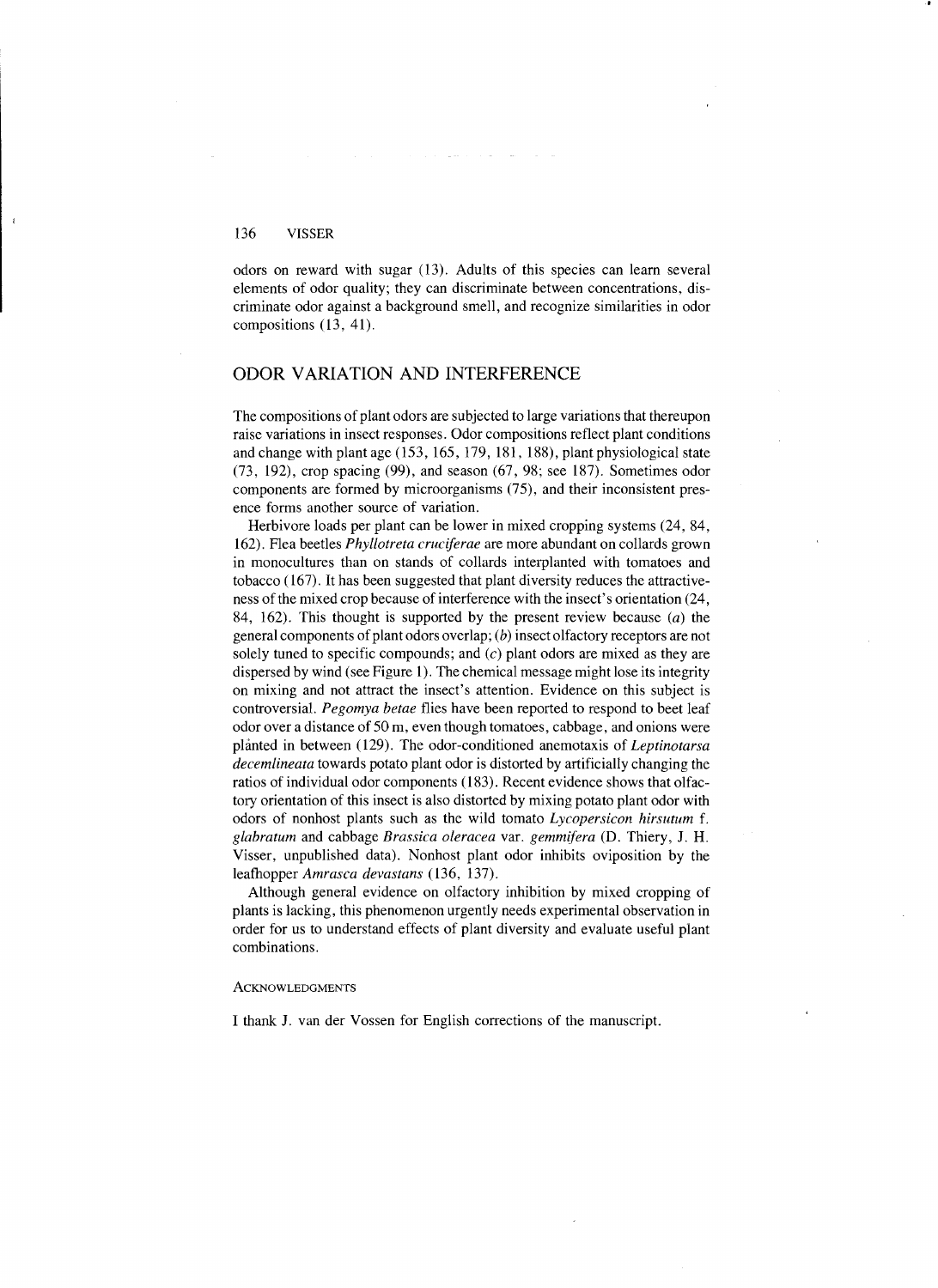.j

#### *Literature Cited*

- Aceves-Piña, E. O., Quinn, W. G. 1979. Learning in normal and mutant *Drosophila* larvae. *Science 206:93-96*
- Angst, M. E., Lanier, G. N. 1979. Electroantennogram responses of two populations of *Ips pini* (Coleoptera: Scolytidae) to insect-produced and host tree compounds. J. *Chem. Ecol. 5:131* 40
- 3. Behan, M., Schoonhoven, L. M. 1978. Chemoreception of an oviposition deten-ent associated with eggs in *Pieris brassicae. Entomol. Exp. Appl. 24:163*
- 79 4. Bell, W. J., Carde, R. T., eds. 1984. *Chemical Ecology of Insects.* London:<br>
Chapman and Hall. 524 pp.<br>
5. Bell, W. J., Tobin, T. R. 1982. Chemo-<br>
orientation. *Biol. Rev.* 57:219-60
- 
- 6. Bernays, E. A., Chapman, R. F. 1977. Deterrent chemicals as a basis of oligophagy in *Locusta migratoria* (L.). *Ecol. Entomol.* 2:1-18<br> *T.* Blaney, W. M. 1977. The ultrastructure of an olfactory sensillum on the maxillary
- palps of *Locusta migratoria* (L.). *Cell*
- Tissue Res. 184:397-409<br>
8. Boeckh, J. 1967. Reaktionsschwelle,<br>
Arbeitsbereich und Spezifität eines<br>
Geruchsrezeptors auf der Heuschreck-<br>
enantenne. Z. Vgl. Physiol. 55:378-406<br>
9. Boeckh, J. 1974. Die Reaktionen olfak-
- torischer Neurone im Deutocerebrum von lnsekten im Vergleich zu den Antwortmustern der Geruchssinneszellcn. J.
- *Comp. Physiol.* 90:183–205<br>10. Boeckh, J. 1976. Aspects of nervous coding of sensory quality in the olfactory pathway of insects. *Proc. XV Int. Congr.*
- *Entomol., Washington D.C., pp.* 308–22<br>11. Boeckh, J., Ernst, K. D., Sass, H., Wal-<br>dow, U. 1984. Anatomical and physiological characteristics of individual neurones in the central antennal pathway
- of insects. *J. Insect Physiol.* 30:15–26<br>12. Boeckh, J., Kaissling, K. E., Schneider, D. 1965. Insect olfactory receptors. *CoLd Spring Harbor Symp. Quant. Bioi.*  15:263-80
- 13. Borst, A. 1983. Computation of olfactory signals in *Drosophila melanogaster.*  J. *Compo Physioi. 152:373-83*
- 14. Borst, A. 1984. Identification of different chemoreceptors by clectroantenno-gram-recording. J. *Insect PhysioL.*  gram-recording.<br>30:507–10
- 15. Borst, A., Heisenberg, M. 1982. Osmotropotaxis in *Drosophila melanogaster*.<br> *J. Comp. Physiol.* 147:479–84<br>
16. Bossert, W. H., Wilson, E. O. 1963. The
- 

analysis of olfactory communication among animals. J. *Theor. Bioi. 5:443-69*  17. Bromley, A. K., Anderson, M. 1982. An

- electrophysiological study of olfaction in the aphid *Nasonovia ribis-nigri. Entomol. Exp. Appl.* 32:101–10<br>
18. Bromley, A. K., Dunn, J. A., Anderson, M. 1979. Ultrastructure of the antennal
- sensilla of aphids. I. Coeloconic and placoid sensilla. *Cell Tissue Res.*  203:427-42
- 19. Buttery, R. G., Ling, L. C. 1984. Com leaf volatiles: Identification using Tenax
- trapping for possible insect attractants. *J. Agric. Food Chem.* 32:1104–6<br>20. Cantelo, W. W., Jacobson, M. 1979.<br>Com silk volatiles attract many pest species of moths. *J. Environ. Sci. Health*  AI4:695-707
- 21. Chapman, R. F., Bemays, E. A., Simp-son, S. J. 1981. Attraction and repulsion of the aphid, *Cavariella aegopodii*, by plant odors. *J. Chem. Ecol.* 7:881–88<br>22. Chin, C. T. 1950. Studies on the physi-
- ological relations between the larvae of Leptinotarsa decemlineata Say and some
- solanaceous plants. *Tijdschr. Planten-*<br> *ziekten* 56:1-88<br>
23. Cole, R. A., Phelps, K. 1979. Use of<br>
canonical variate analysis in the differentiation of swede cultivars by gasliqnid chromotography of volatile hydro-lysis products. J. *Sci. Food Agric.*  30:669-76
- 24. Cromartie, Jr., W. J. 1981. The environ-<br>mental control of insects using crop di-<br>versity. In *CRC Handbook of Pest Management,* ed. D. Pimentel, 1:223-51. Boca Raton, Florida: CRC. 597 pp.
- 25. De Boer, G., Hanson, F. E. 1984. Food plant selection and induction of feeding preference among host and non-host plants in larvae of the tobacco hornworm *Manduca sexta. Entomol. Exp. Appl.*  35:177-93
- 26. Den Otter, C. J., Behan, M., Maes, F. W. 1980. Single cell responses in female *Pieris brassicae* (Lepidoptera: Pieridae) to plant volatiles and conspecific egg
- odours. J. *Insect Physiol. 26:465-72*  27. Dethier, V. G. 1947. *Chemical Insect Attractants and Repellents.* Philadelphia: Blakiston. 289 pp.
- 28. Dethier, V. G. 1954. Evolution of feed ing preferences in phytophagous insects. *Evolution 8:33-54*
- 29. Dethier, V. G. 1972. Sensitivity of the contact chemoreceptors of the blowfly to vapors. *Proc. Natl. Acad. Sci. USA*  69:2189-92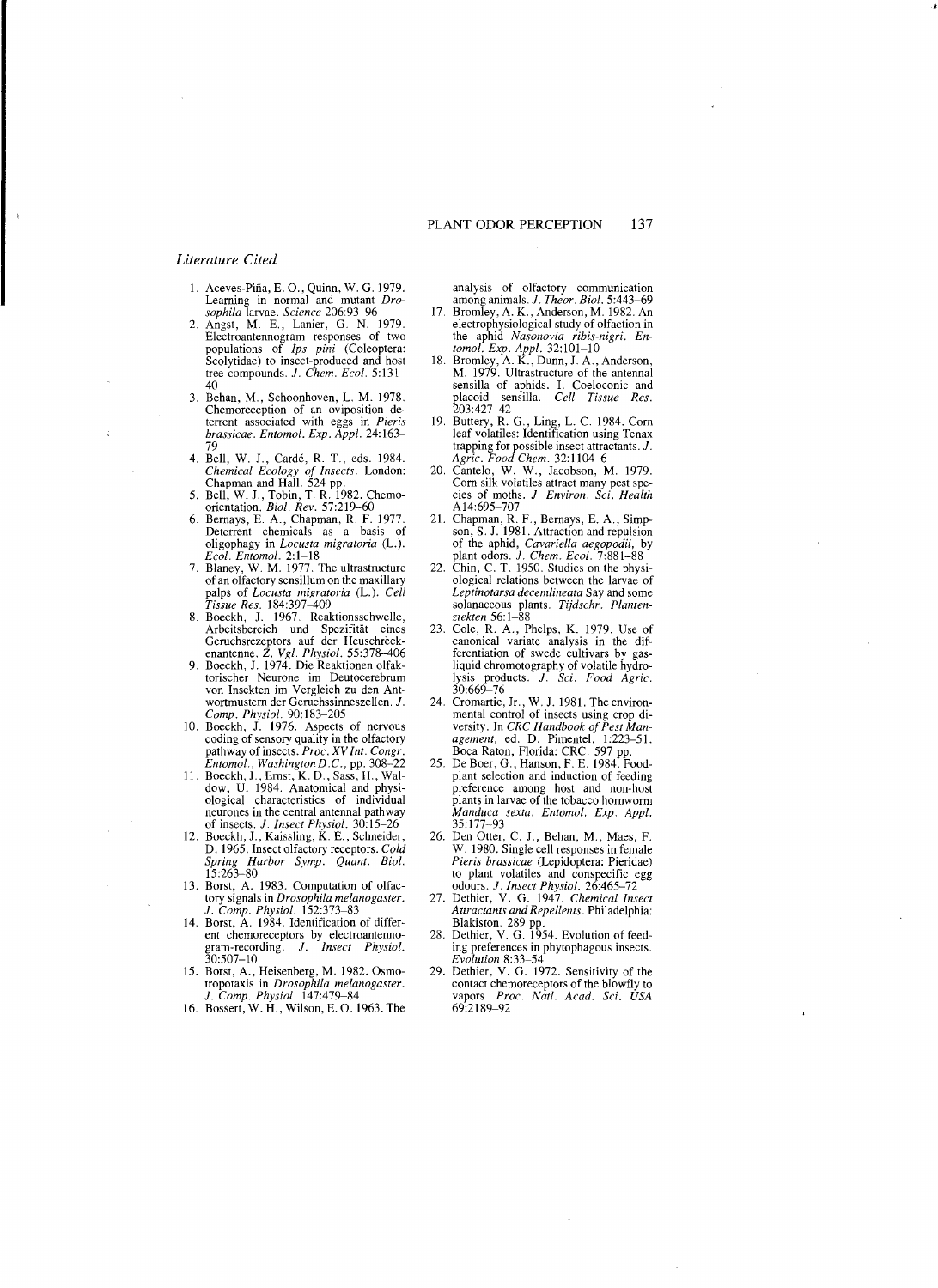- 30. Dethier, V. G. 1980. Responses of some olfactory receptors of the eastern tent caterpillar *(Malacosoma americanum)* to
- leaves. *J. Chem. Ecol.* 6:213-20<br>31. Dethier, V. G., Barton Browne, L., Smith, C. N. 1960. The designation of chemicals in terms of the responses they elicit from insects. J. *Econ. Entomol.*  53: 134-36
- 32. Dethier, V. G., Schoonhoven, L. M. 1969. Olfactory coding by lepidopterous<br>larvae. *Entomol. Exp. Appl.* 12:535–43<br>33. De Wilde, J. 1958. Host plant selection
- in the Colorado beetle larva *(Leptinotarsa Jecelnlineata* Say). *Entomo!. Exp. Appl. 1:14-22*
- 34. De Wilde, J., Hille Ris Lambers· Suverkropp, K., Van Tol, A. 1969. Re-sponses to air How and airborne plant
- odour in the Colorado beetle. *Neth. J.*<br> *Plant Pathol.* 75:53-57<br>
35. Dickens, J. C. 1978. Olfactory percep-<br>
tion of pheromone and host-odour enantiomers by *Ips typographus* (Coleoptera: Scolytidae). *Entomol. Exp. Appl.* 24:336-42
- 36. Dickens, J. C., Gutmann, A., Payne, T.<br>L., Ryker, L. C., Rudinsky, J. A. 1983. Antennal olfactory responsiveness of Douglas-fir beetle, *Dendroctonus pseudotsugae* Hopkins (Coleoptera: Scolytidae) to pheromones and host<br>odors. *J. Chem. Ecol.* 9:1383–95<br>37. Dickens, J. C., Payne, T. L. 1977. Bark
- beetle olfaction: pheromone receptor system in *Dendroctonus frontalis.* J. Insect *Physiol. 23:481-89*
- 38. Dickens, J. C., Payne, T. L. 1978. Struc-ture and function of the sensilla on the antennal club of the southern pine beetlc, *Dendroctonus frontalis* (Zimmerman, (Coleoptera: Scolytidac). *Int.* 1. *Insect Morphol. Emhryol. 7:251-65*
- 39. Dickens, J. c., Payne, T. L., Ryker, L. c., Rudinsky, J. A. 1984. Single cell responses of the Douglas-fir beetle, *Delldroctonus pseudotsllgae* Hopkins (Coleoptera: Scolytidae) to pheromones and
- host odors. J. *Chem. Ecot. 10:583-600*  40. Drew, R. A. I., Hancock, D. L., Romig, M. C. 1981. Australian Dacinae (Diptera: Tephritidae): New species from Cape York Peninsula, a discussion of species complexes and key to species. *Aust.* J. *Zool. 29:49-91*
- 41. Dudai, Y. 1977. Properties of learning and memory in *Drosophila melanogas-*
- *ter. J. Comp. Physiol.* 114:69–89<br>42. Dyer, L. J., Seabrook, W. D. 1978. Evi-<br>dence for the presence of acceptor sites for different terpenes on one receptor cell in male *Monochamlls notatus* (Drury)

(Coleoptera: Cerambycidae). J. *Chem.* 

- *Ecol.* 4:523-29<br>
43. Elkinton, J. S., Cardé, R. T. 1984. Odor<br>
dispersion. See Ref. 4, pp. 73-91<br>
44. Erber, J. 1978. Response characteristics
- and after effects of multimodal neurons in the mushroom body area of the honey bee. *Physiot. Entomol. 3:77-89*
- 45. Ernst, K. D.. Boeckh, J., Boeckh, V. 1977. A neuroanatomical study on the organization of the central antennal pathways in insects. II. Deutocerebral connections in *Locusta migratoria* and *Periplaneta americana. Cell Tissue Res.*  176:285-308
- 46. Feeny, P., Paauwe, K. L., Dcmong, N. J. 1970. Flea beetles and mustard oils: Host plant specificity of *Phyllotreta cruciferae* and *P. striolata* adults (Cole-optera: Chrysomelidac). *Ann. Entomol.*
- *Soc. Am.* 63:832-41<br>47. Fein, B. L., Reissig, W. H., Roelofs, W. L. 1982. Identification of apple volatiles attractive to the apple maggot, *Rhagoletis*
- *pomonelia.* J. *Chem. Ecol. 8:1473-87*  48. Finch, S. 1978. Volatile plant chemicals and their effect on host plant finding by the cabbage root fly *(Delia brassicae). Entomol. Exp. Appl. 24:350-59*
- 49. Finch, S. 1980. Chemical attraction of plant-feeding insects to plants. *InAppUed*
- *Biology, ed. T. H. Coaker, 5:67-143.*<br>
New York: Academic<br>
50. Finch, S., Skinner, G. 1974. Some fac-<br>
tors affecting the efficiency of watertraps for capturing cabbage root flies. *Ann. Appl. Bioi. 77:213-26*  51. Fliigge, C. 1934. Geruchliche Raumor-
- 
- ientierung von Drosophila melanogas-<br>ter. Z. Vgl. Physiol. 20:463–500<br>52. Fraenkel, G. S., Gumn, D. L. 1961. The<br>Orientation of Animals. Kineses, Taxes<br>and Compass Reactions. New York:
- Dover. 376 pp.<br>53. Free, J. B., Williams, I. H. 1978. The responses of the pollen beetle, *Meligethes aeneus* and the seed weevil, *Cellthorhynchus assimi/is,* to oil-seed rape, *Brassica napus,* and other plants. *J.*
- *Appl. Eco!. 15:761-74*  54. Fuyama, Y. 1976. Behavior genetics of olfactory responses in *Drosophila.* 1. Olfactometry and strain differences in<br>*Drosophila melanopaster Behav*  $melanogaster.$ *Genet. 6:407-20*
- 55. Fuyama, Y. 1978. II. An odorantspecific variant in a natural population of *Drosophila melanogaster. Behav. Genet. 8:399-414*
- 56. Greenwood, M., Chapman, R. F. 1984. Differences in numbers of sensilla on the antennae of solitarious and gregarious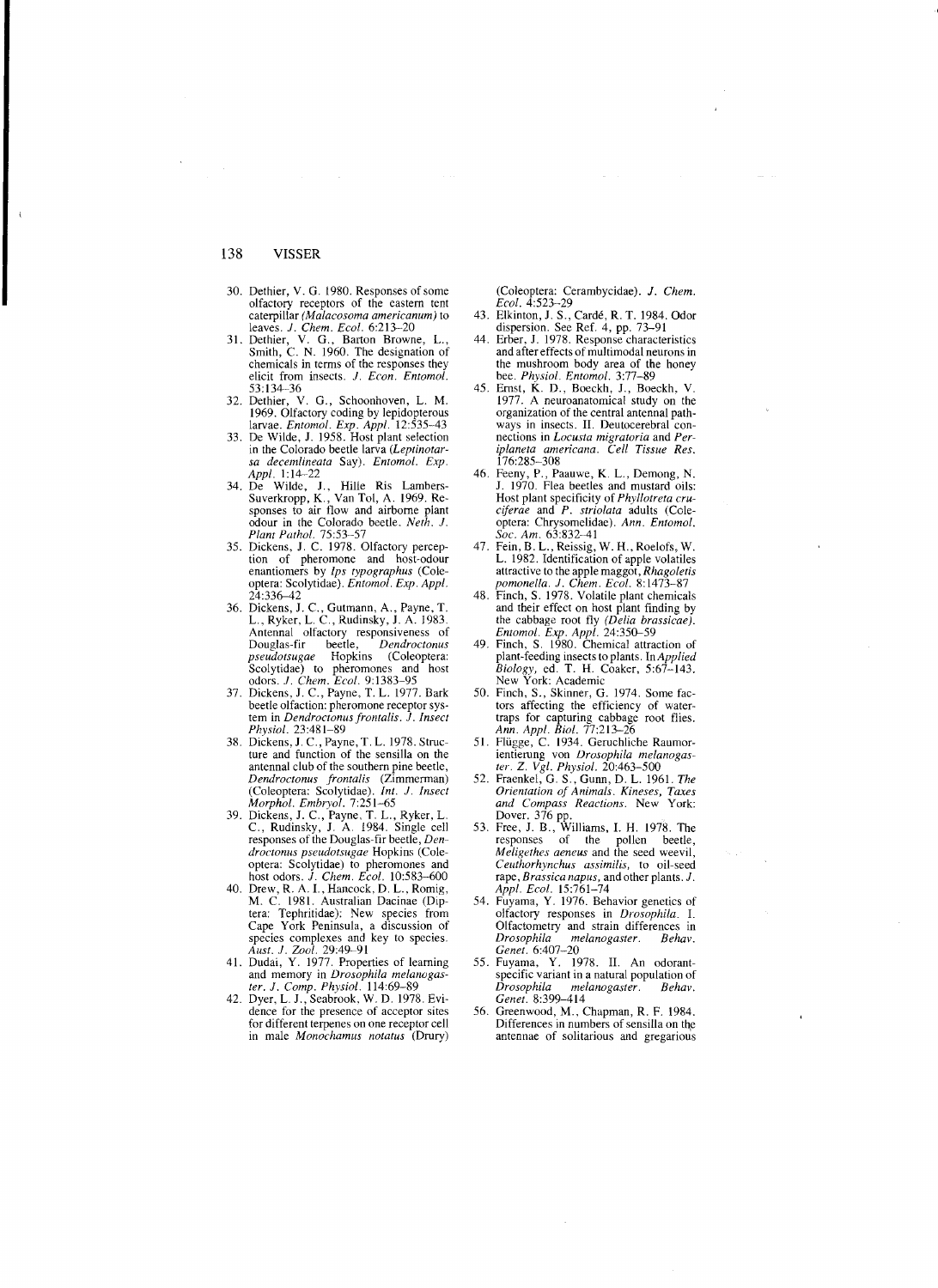*Locusta migratoria* L. (Orthoptera: Acrididae). *Int. l. Insect Morpho!. Embryol. 13:295-301* 

- 57. Guerin, P. M., Staedler, E. 1982. Host odour perception in three phytophagous<br>Diptera—a comparative study. See Ref.<br>184, pp. 95–105
- 58. Guerin, P. M., Staedler, E., Buser, H. R. 1983. Identification of host plant attractants for the carrot fly, *Psila rosae. l.*
- *Chon. Ecol. 9:843-61*  59. Guerin, P. M., Visser, J. H. 1980. Electroantennogram responses of the carrot fly, *Psila rosae,* to volatile plant components. *Physiol. Entomol. 5:111-19*
- 60. Gupta, P. D., Thorsteinson, A. J. 1960. Food plant relationships of the diamondback moth *(Plulella maculipennis*  (Curt.)). I. Gustation and olfaction in relation to botanical specificity of the lar-
- va. *Entomol. Exp. Appl.* 3:241–50<br> **61. Gupta, P. D., Thorsteinson, A. J. 1960.** Food plant relationships of the diamondback moth *(Plutella maculipennis*<br>(Curt.)). II. Sensory regulation of ovi-<br>position of the adult female. *Entomol*. *Exp. Appl. 3:305-14*
- 62. Hamamura, Y., Naito, K.l. 1961. Food selection by silkworm larvae, *Bombyx mori.* Citral, linalyl acetate, linalol, and terpinyl acetate as attractants of larvae.
- *Nature 190:879-80*  63. Hanson, F. E., Dethier, V. G. 1973. Rôle of gustation and olfaction in food plant discrimination in the tobacco homwonn, *Manduca sexta. l. Insect Physiol.*  19:1019--34
- 64. Harris, M. 0., Miller, J. R. 1982. Synergism of visual and chemical stimuli in the oviposition behaviour of *Delia anti-*
- *qua.* See Ref. 184, pp. 117–22<br>65. Haskell, P. T., Paskin, M. W. J., Moor house, J. E. 1962. Laboratory observations on factors affecting the movements of hoppers of the desert locust. 1. *Insect Physiol. 8:53-78*
- 66. Hawkes, C., Coaker, T. H. 1979. Fac tors affecting the behavioural responses of the adult cabbage root fly, *Delia brassicae,* to host plant odour. *Entomol. Exp. Appl. 25:45-58*
- 67. Hedin, P. A. 1976. Seasonal variations in the emission of volatiles by cotton plants growing in the field. *Environ. Entomol.* 5: 1234--38
- 68. Hedin, P. A., McKibben, G. H., Mitch-ell, E. B., Johnson, W. L 1979. Identification and field evaluation of the compounds comprising the sex pher-omone of the female boll weeviL *l. Chem. Ecol. 5:617-27*
- 69. Hoffmann, A. A. 1983. Bidirectional

selection for olfactory response to acetaldehyde and ethanol in *Drosophila melanogaster. Genet. Se!. Evol. 15:501*

- 18 70. Hoffmann, A. A., Parsons, P. A. 1984, Olfactory response and resource utilization in *Drosophila:* Interspecific com-
- parisons. *Biol. J. Linn. Soc.* 22:43–53<br>71. Högström, U. 1974. Transport and dispersal of odors. In *Human Responses to Environmental Odors*, ed. A. Turk, J.<br>W. Johnston, Jr., D. G. Moulton, pp.<br>163–98. New York: Academic. 345 pp.<br>72. Homberg, U. 1984. Processing of an-
- tennal information in extrinsic mushroom body neurons of the bee brain. *J. Comp*. *Physiol. 154:825-36*
- 73. Honda, H., Matsumoto, Y. 1984. Oviposition responses of the fruit-feeding type of yellow peach moth, *Conogethes punctiferalis* Guenee (Lepidoptera: Pyralidae) to host-plant odors. *lpn.* 1. *Appl. Entomol. Zool. 28:82-86*
- 74. Honda, 1., Ishikawa, Y., Matsumoto, Y. 1983. Morphological studies on the an-tennal sensilla of the onion fly, *Hylemya antiqua* Meigen (Diptera: Anthomyi-
- idae)*. Appl. Entomol. Zool.* 18:170–81<br>75. Ikeshoji, T. 1984. S-propenylcysteine sulfoxide in exudates of onion roots and its possible decompartmentalization in root cells by bacteria into attractant of the onion maggot *Hy/emya antiqua* (Diptera: Anthomyiidae). Appl. Entomol. Zool. 19:159-69
- 76. Ishikawa, Y., Ikeshoji, T., Matsumoto, Y. 1978. A propylthio moiety essential to the oviposition attractant and stimulant of the onion t1y, *Hylemya anliqua* Meigen. *Appl. Entomol. Zool. 13:115-22*
- 77. Ishikawa, Y., Matsumoto, Y., Tsutsumi, M., Mitsui, Y. 1984. Mixture of 2 phenylethanol and n-valeric acid, a new attractant for the onion and seed-com flies, *Hylemya antiqua* and *H. platura*  (Diptera: Anthomyiidae). *Appl. Entomol. Zool. 19:448--55*
- 78. Jaenike, J. 1982. Environmental modification of oviposition behavior in *Drosophila. Am. Nat. 119:784--802*
- 79. Jaenike, J. 1983. Induction of host preference in *Drosophila melanogaster. Oecologia (Berlin)* 58:320–25
- 80. Jones, O. T., Coaker, T. H. 1979. Re sponses of carrot fly larvae, *Psila rosae,*  to the odorous and contact-chemostimulatory metabolites of host and non-host plants. *Physioi. Entomol. 4:353-60*
- 81. Kafka, W. A. 1970. Molekulare Wechselwirkungen bei der Erregung einzelner Riechzellen. Z. *Vgl. Physiol. 70:105* 43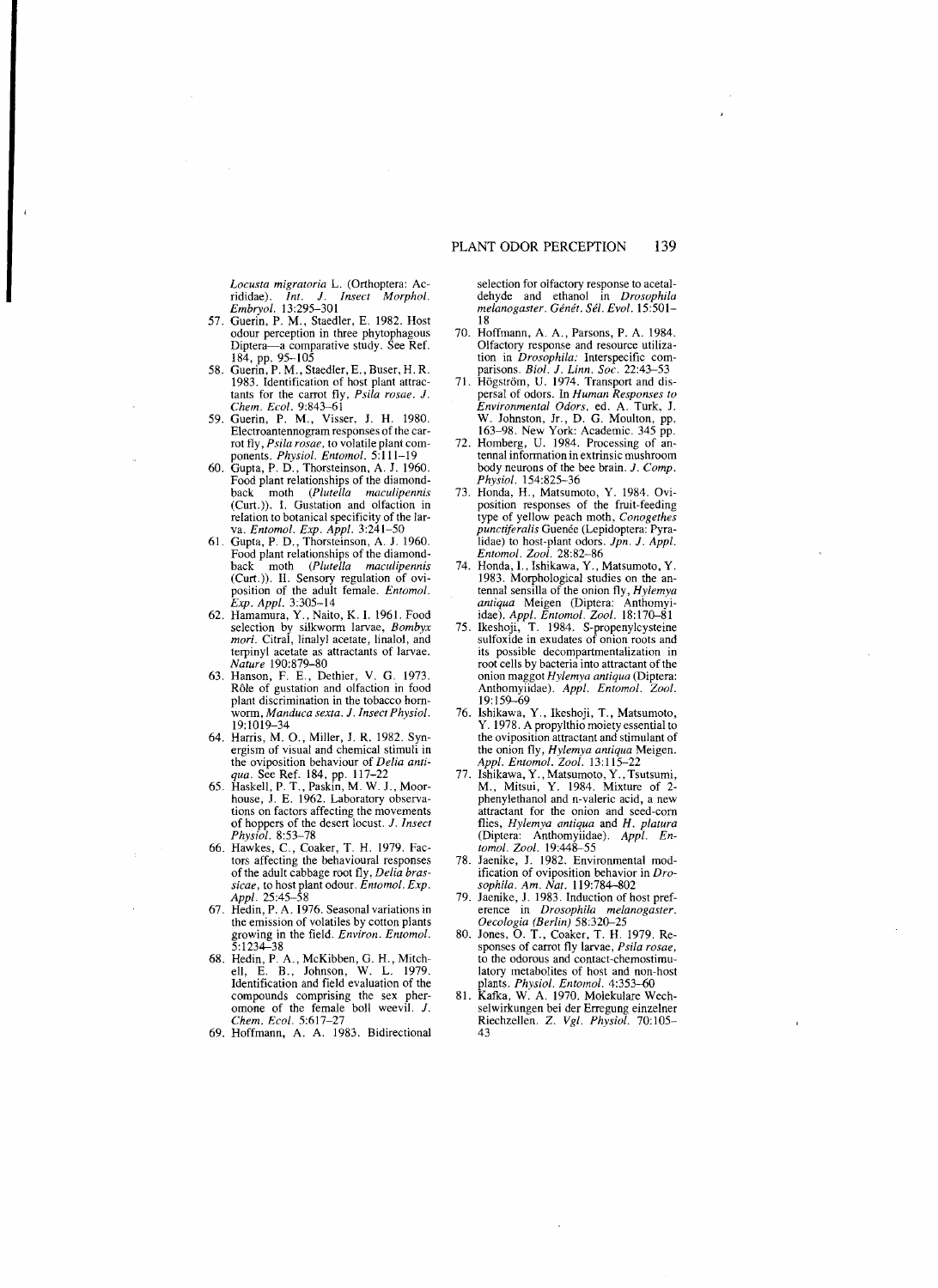- 82. Kaissling, K. E. 1974. Sensory transduction in insect olfactory receptors. In *Biochemistry of Sensory Functions,* ed. L. Jaenicke, pp. 243-73. Berlin: Spring-
- er<br>83. Kamm, J. A., Buttery, R. G. 1983. Response of the alfalfa seed chalcid, *Bruchophagus roddi,* to alfalfa volatiles.
- *Entomol. Exp. Appl.* 33: 129-34 84. Kareiva, P. 1983. Influence of vegetation texture on herbivore populations: Resource concentration and herbivore movement. In *Variable Plants and Herbivores in Natural and Managed Systems,*  ed. R. F. Denno, M. S. McClure, pp.
- 259-89. New York: Academic. 717 pp. 85. Katsoyannos, B. I., Guerin, P. M. 1984. Hexanol: A potent attractant for the black fig fly, *Si!ba adipata. Entomol. Exp. Appl. 35:71-74*
- 86. Kellogg, F. E., Frizel, D. E., Wright, R. H. 1962. The olfactory guidance of flying insects. IV. *Drosophila. Can. En-tomol. 94:884-88*
- 87. Kennedy, J. S. 1977. Olfactory responses to distant plants and other odor sources. In *Chemical Control of Insect Behavior, Theory and Application,* ed. H. H. Shorey, J. J. McKelvey, Jr., pp.
- 67–91. New York: John Wiley. 414 pp.<br>88. Kennedy, J. S. 1983. Zigzagging and casting as a programmed response to wind-borne odour: A review. *Physiol*. *Entomol. 8:109-20*
- 89. Kennedy, J. S., Moorhouse, J. E. 1969. Laboratory observations on locust responses to wind-bome grass odour. *En-*
- *tornol. Exp. Appl. 12:487-503*  90. Khalifa, A., Rizk, A., Salama, H. S., EI-Sharaby, A. F. 1973. Role of phago-stimulants of cotton leaves in the feeding behaviour of *Spodoptera littoralis. l. Insect Phvsiol. 19:1501-9*
- 91. Kikuchi, T. 1973. Genetic alteration of olfactory functions in *Drosophila melanogaster. Jap. J. Genet.* 48:105-18 <br>*melanogaster. Jap. J. Genet.* 48:105-18<br>92. Kobayashi, R. M., Ohinata, K., Cham-
- bers, D. L., Fujimoto, M. S. 1978. Sex pheromones of the oriental fruit fly and the melon fly: Mating behavior, bioassay method, and attraction of females by live males and by suspected pheromone glands of males. *Environ. Entomol.*   $7:107 - 12$
- 93. Kogan, M. 1976. The role of chemical factors in insect/plant relationships.<br> *Proc. XV Int. Congr. Entomol., Wash-*<br> *ington D.C., pp. 211–27*<br>
94. Kozlowski, M. W., Visser, J. H. 1981.<br>
Host plant related properties of the an-
- tennal olfactory system in the oak flea weevil, *Rhynchaenus quercus.* Electro-

- antennogram study. *Entomol. Exp. Appl.*<br>
30: 169-75<br>
95. Ladd, T. L. 1980. Japanese beetle:<br>
Enhancement of lures by eugenol and<br>
caproic acid. *J. Econ. Entomol.* 73:718-
- 20 96. Lecomte, C .• Thibout, E. 1981. Attraction *d'Acrolepiopsis assectella,* en olfactomètre, par des substances allélochimi-<br>ques volatiles d'*Allium porrum. En*-
- *tomol. Exp. Appl. 30:293-300*  97. Luckner, M. 1972. *Secondary Metabolism in Plants and Animals.* London:
- Chapman and Hall. 404 pp. 97a. Ma, W. c., Visser, J. H. 1978. Single unit analysis of odour quality coding by the olfactory antennal receptor system of the Colorado beetle. *Entomol. Exp. Appl.*  24:520-33
- 98. Maarse, H., Kepner, R. E. 1970. Changes in composition of volatile terpenes in Douglas fir needles during maturation. *l. Agric. Food Chern. 18:*  1095-1101
- MacLeod, A. J., Pikk, H. E. 1978. A comparison of the chemical flavour composition of some Brussels sprouts cultivars grown at different crop spacings. *Phytochemistry* 17: I 029-32
- 100. Matsumoto, S. G., Hildebrand, J. G.<br>1981. Olfactory mechanisms in the moth<br>*Manduca sexta:* Response characteristics and morphology of central neurons in the antennal lobes. *Proc. R. Soc. London Ser. B 213:249-77*
- 101. Matsumoto, Y., Sugiyama, S. 1960. Attraction of leaf alcohol and some aliphatic alcohols to the adult and larva of the vegetable weevil. *Ber. Ohara Inst. Landwirtsch. Bioi. Okavama Univ.* II: 359-64 <sup>~</sup>
- 102. Matsumoto, Y., Thorsteinson, A. J.<br>1968. Effect of organic sulfur compounds on oviposition in onion maggot, *Hylemya ami qua* Meigen (Diptera: An-thomyiidae), *App!. Entomol. Zool. 3:5-*
- 12 103. Matsumoto, Y., Thorsteinson, A. J. 1968. Olfactory response of larvae of the onion maggot, *Hylemya antiqua* Meigen (Diptera: Anthomyiidae) to organic sulfur compounds. *Appl. Entornol. Zool.*  3:107-11
- 104. Deleted in proof<br>105. Metcalf. R. L.. M
- 105. Metcalf, R. L., Metcalf, E. R., Mitchell,<br>W. C., Lee, L. W. Y. 1979. Evolution of olfactory receptor in oriental fruit fly *Dacus dorsalis. Proc. Natl. Acad.* Sci. *USA 76:1561-65*
- 106. Metcalf, R. L., Mitchell, W. C., Met calf, E. R. 1983. Olfactory receptors in the melon fly *Dacus cucurbitae* and the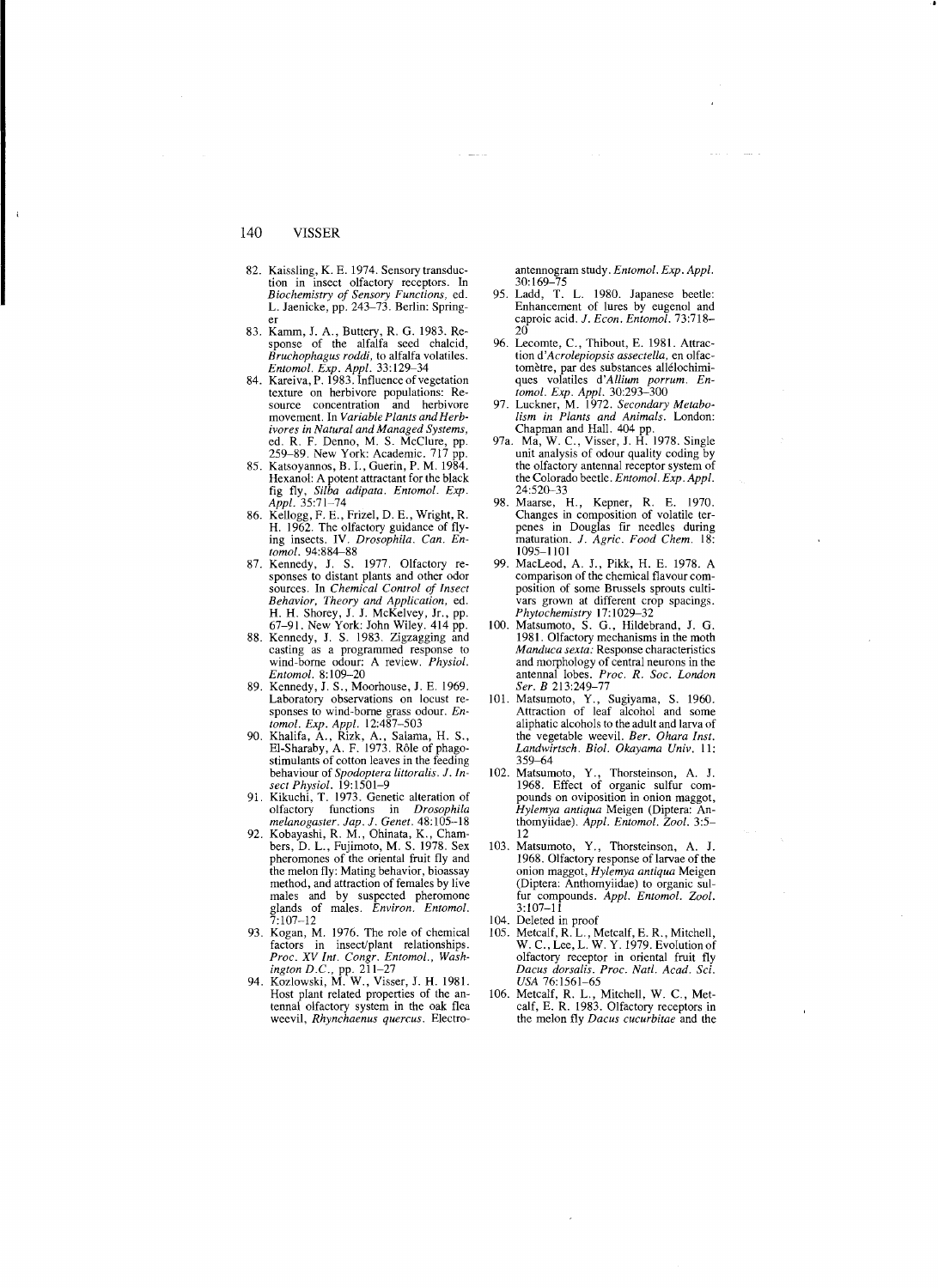- oriental fruit fly *Dacus dorsalis. Proc. Nat!. Acad. Sci. USA 80:3143-47*  107. Minyard, J. P., Hardee, D. D., Gueld-ner, R. c., Thompson, A. C., Wiygul, G. et al. 1969. Constituents of the cotton bud. Compounds attractive to the boll weevil. J. *Agric. Food Chem. 17:1093*
- 97 108. Moeck, H. A. 1970. Ethanol as the primary attractant for the ambrosia beetle *Trypodendron lineatum* (Coleoptera: Scolytidae). *Can. Entomol. 102:985-95*
- 109. Montgomery, M. E., Wargo, P. M. 1983. Ethanol and other host-derived volatiles as attractants to beetles that bore into hardwoods. *J. Chem. Ecol.* 9:181-
- 90 110. Moorhouse, J. E. 1971. Experimental analysis of the locomotor behaviour of *Schistocerca gregaria* induced by odour.
- 1. *Insect Physiol. 17:913-20*  111. Morita. H., Yamashita, S. 1961. Receptor potentials recorded from sensilla basiconica on the antenna of the silkworm larvae, *Bombyx mori. 1. Exp. Bioi.*  38:851-61
- 112. Murlis, J., Jones, C. D. 1981. Fine-scale structure of odour plumes in relation to insect orientation to distant pheromone and other attractant sources. *Phvsiol. Entomol*. 6:71-86
- 113. Mustaparta, H. 1975. Responses of single olfactory cells in the pine weevil *Hylobius abietis* L. (Col.: Curculioni-
- dae). *J. Comp. Physiol.* 97:271-90<br>
114. Mustaparta, H. 1975. Behavioural re-<br>
sponses of the pine weevil *Hylobius*<br> *ahietis* L. (Col.: Curculionidae) to odours activating different groups of receptor<br>cells. *J. Comp. Physiol.* 102:57–63
- 115. Mustaparta, H., Angst, M. E., Lanier, G. N. 1979. Specialization of olfactory cells to insect- and host-produced volatiles in the bark beetle *Ips pini* (Say). *J. Chem. Ecol.* 5:109-23
- 116. Norris, D. M., Baker, J. M. 1969. Nutrition of *Xyleborus ferrugineus.* I. Ethanol in diets as a tunneling (feeding) stimulant. *Ann. Entomol. Soc. Am. 62:5Y2-94*
- 117. Obata, T., Koh, H. S., Kim, M., Fukami, H. 1983. Constituents of planthopper attractant in rice plant. *Appl. Entomol. Zool. 18:161-69*
- 118. Parsons, P. A. 1979. Larval reactions to possible resources in three species of *Drosophila* as indicators of ecological di-
- versity. *Aust. 1. Zool. 27:413-19*  119. Parsons, P. A. 1980. Larval responses to environmental ethanol in *Drosophila melanogaster:* Variation within and among populations. *Behav. Genet.* 10: 183-90
- 120. Payne, T. L. 1975. Bark beetle olfaction. Ill. Antennal olfactory responsiveness of *Dendroctonus,trontalis* Zimmerman and D. *hrevicomis* Le Conte (Coleoptera: Scolytidae) to aggregation pheromones and host tree terpene hydrocarbons. *1. Chem. Eml. 1:233-42*
- 121. Pettersson, J. 1970. Studies on *Rhopalosiphum padi* (L.). 1. Laboratory studies on olfactometric responses to the winter host *Prunus padus* L. *Lantbrukshoegsk. Ann. 36:381-99*
- 122. Pettersson, J. 1973. Olfactory reactions
- of *Brevicoryne brassicae* (L.) (Hom.: Aph.). *Swed. J. Agric. Res.* 3:95–103<br>123. Pierce, H. D., Vernon, R. S., Borden, J. H., Oehlschlager, A. C. 1978. Host selection by *Hylemya antiqua* (Meigen). Identification of three new attractants and oviposition stimulants. *1. Chem. Eco/.*
- 4:65-72 124. Prokopy, R. J., Averill, A. L., Cooley, S. S., Roitberg, C. A. 1982. Associative learning in egglaying site selection by apple maggot flies. *Science 218:76-77*
- 125. Prokopy, R. J., Averill, A. L., Cooley, S. S., Roitberg, C. A., Kallet, C. 1982. Variation in host acceptance pattern in apple maggot flies. See Ref. 184, pp. 123-29
- 126. Renwick, J. A. A., Radke, C. D. 1982. Activity of cabbage extracts in deterring oviposition by the cabbage looper, *Trichoplusia ni.* See Ref. 184, pp. 139 43
- 127. Rodrigues, V. 1980. Olfactory behavior of*Drosophila melanogaster.* In *Development and Neurobiology of Drosophila,*  ed. O. Siddiqi, P. Babu, L. M. Hall,J. C. Hall, pp. 361-71. New York: Plenum. 496 pp.
- 128. Rospars, J. P. 1983. Invariance and sexspecific variations of the glomerular organization in the antennal lobes of a moth, *Mamestra brassicae,* and a butterfly, Pieris brassicae. J. Comp. Neurol. 220:80-96
- 129. Röttger, U. 1979. Untersuchungen zur Wirtswahl der Rübenfliege Pegomya betae Curt. (Diptera, Anthomyidae). I. Olfaktorische Orientierung zur Wirtspflanze. Z. *Angew. Entomol. 87:337* 48
- 130. Rudinsky, J. A. 1966. Scolytid beetles associated with Douglas fir: Response to terpcnes. *Science 152:218-19*
- 131. Ryan, M. F., Behan, M. 1973. The sensory receptors of the carrot fly larva, *Psila rosae* (F.) (Dip!., Psilidae). *Bull. En-*
- *tomo!. Res. 62:545-48*  132. Ryan, M. F., Guerin, P. M. 1982. Behavioural responses of the carrot fly Jar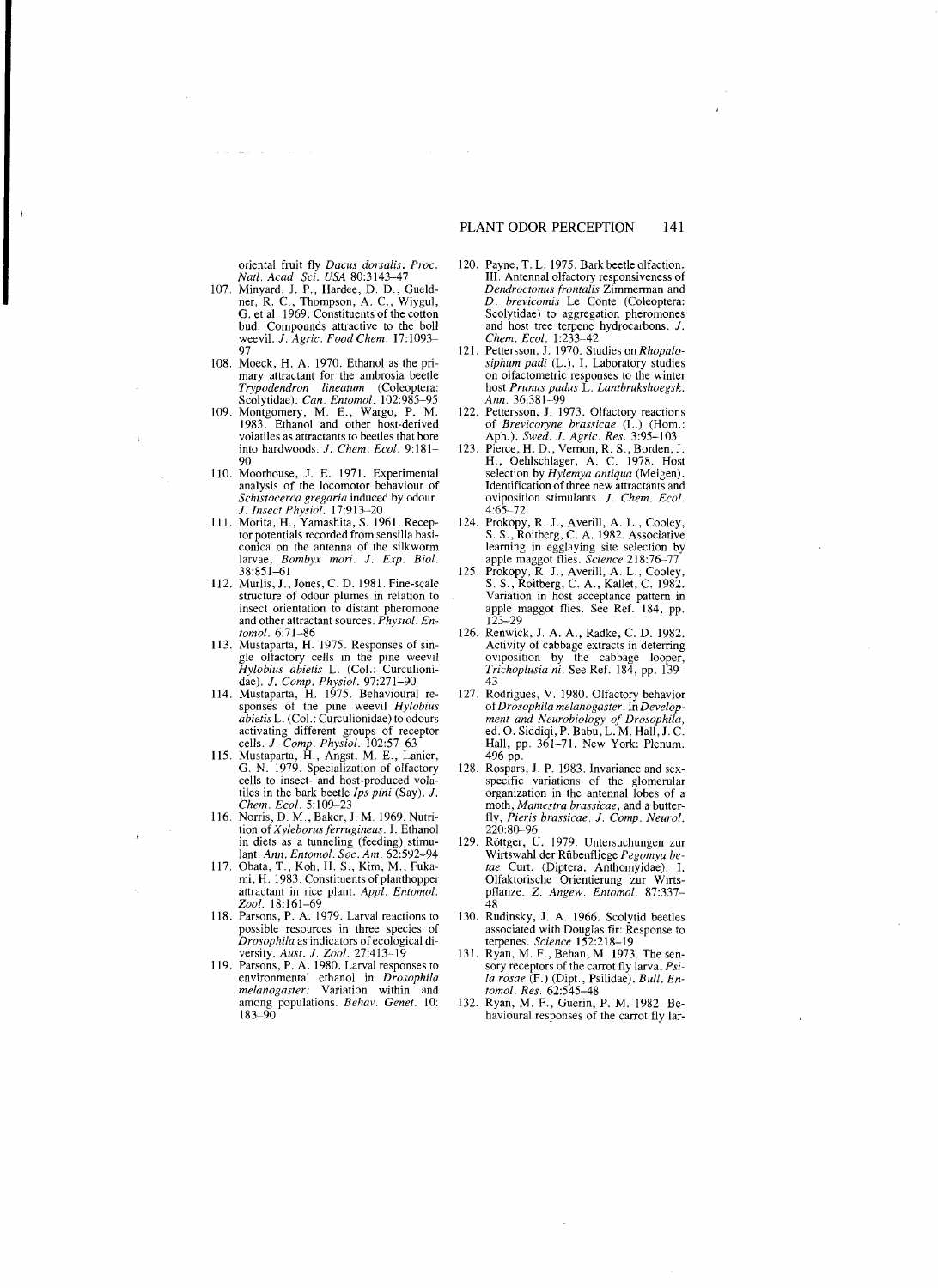va, *Psila rosae,* to carrot root volatiles.

- *Physiol. Entomol.* 7:315–24<br>
133. Rymal, K. S., Chambliss, O. L., McGuire, J. A. 1981. The role of volatile principles in nonpreference resistance to cowpea Curculio in southempea, *Vigna unglliculata* (L.) Walp. *HortScience*  16:670-72
- 134. Salama, H. S., Saleh, M. 1984. Components of the essential oil of three citrus species in correlation to their infestation with scale insects. Z. *Angew. Entomo!.*  97:393-98
- 135. Sanes, J. R., Hildebrand, J. G. 1976. Structure and development of antennae in a moth, *Manduca sexta. Dev. Biol.*  $51:282 - 99$
- 136. Saxena, K. N., Basit, A. 1982. Interference with the establishment of the leafhopper *Amrasca devastans* on its host plants by certain non-host plants. See Ref. 184, pp. 153-62
- 137. Saxena, K. N., Basit, A. 1982. Inhibi tion of oviposition by volatiles of certain plants and chemicals in the leafhopper *Amrasca devastans* (Distant). *J. Chem. Ecol. 8:329-38*
- 138. Saxena, K. N., Prabha, S. 1975. Relationship between the olfactory sensilla of *Papilio demoleus* L larvae and their orientation responses to different odours. *J. Entomol. Ser. A 50:119-26*
- 139. Saxena, K. N., Saxena, R. C. 1974. Patterns of relationships between certain leafhoppers and plants. Part II. Role of sensory stimuli in orientation and feed-
- ing. *Entomo!' Exp. Appl. 17:493-503*  140. Saxena, K. N., Schoonhoven. L. M. 1978. Induction of orientational and feeding preferences in *Manduca sexta* larvae for an artificial diet containing cit-
- ral. *Entomol. Exp. Appl. 23:72-78*  141. Saxena, K. N., Schoonhoven, L. M. 1982. Induction of orientational and<br>feeding preferences in *Manduca sexta*<br>larvae for different food sources. *Entomol. Exp. Appl. 32:173-80*
- 142. Schanz, M. 1953. Der Ceruchssinn des Kartoffelkäfers (Leptinotarsa de*cemlineata* Say). *Z. Vgl. Physiol. 35:*  353-79
- 143. Schneider, D., Lacher, V., Kaissling, K. E. 1964. Die Reaktionsweise und das Reaktionsspektrum von Riechzellen bei *Antheraea pernyi* (Lepidoptera, Satur<br>niidae). Z*. Vgl. Physiol.* 48:632–62
- 144. Schneiderman, A. M., Hildebrand, J. G., Jacobs, J. J. 1983 . Computer-aided morphometry of developing and mature antennal lobes in the moth *Manduca sex-*
- *ta. Soc. Neurosci. Abstr.* 9:834<br>145. Schoonhoven, L. M. 1968. Che

mosensory basis of host plant selection.

- *Ann. Rev. Entomo/. 13:115-36*  146. Schoonhoven. L. M. 1973. Plant recognition by lepidopterous larvae. In *Insect/Plant Relationships,* ed. H. F. van Emden, pp. 87-99. Oxford: Blackwell. 215 pp.
- 147. Schoonhoven, L. M., Dethier, V. G. 1966. Sensory aspects of host-plant dis-crimination by lepidopterous larvae. *Archiv. Neerl. Zool. 16:497-530*
- 148. Schweitzer, E. S., Sanes, J. R., Hilde brand, J. G. 1976. Ontogeny of electroantennogram responses in the moth, *Manduca sexta. J.lnsect Physio/.*  22:955-60
- 149. Selander, J., Kalo, P., Kangas, E., Perttunen, V. 1974. Olfactory behaviour of *Hylobius abietis* L. (Col., Curculionidae). I. Response to several terpenoid fractions isolated from Scots pine phloem. *Ann. Fntomo/. Fenn.* 40: 108-15
- 150. Selzer, R. 1979. Morphological and physiological identification of food odour specific neurons in the Deutocerebrum of *Periplaneta americana. 1. Compo Physiol. 134:159-63*
- 151. Selzer, R. 1984. On the specificities of antennal olfactory receptor cells of *Periplaneta americana. Chon. Senses*  8:375-95
- 152. Simpson, R. F. 1976. Bioassay of pine oil components as attractants for *Sirex /1octilio* (Hymenoptera: Siricidae) using electroantennogram techniques. *Entomol. Exp. Appl. 19:11-18*
- 153. Simpson, R. F., McQuilkin, R. M. 1976. Identification of volatiles from felled *Pinus radiata* and the electroantennograms they elicit from *Sirex noctilio*. En*tomol. Exp. Appl. 19:205-13*
- 154. Smilanick, J. M., Ehler, L. E., Birch, M. C. 1978. Attraction of *Carpophilus* spp. (Coleoptera: Nitidulidae) to volatile compounds present in figs. *J. Chem. Ecol.*  4:701-7
- 155. Soni, S. K., Finch, S. 1979. Laboratory evaluation of sulphur-bearing chemicals as attractants for larvae of the onion fly, *Delia antiqua* (Meigen) (Diptera: Anthomyiidae). *Bull. Entomol. Res. 69:*  291-98
- 156. Staedler, E. 1972. Ueber die Orientierung und das Wirtswahlverhalten der<br>Möhrenfliege, *Psila rosae* F. (Diptera:<br>Psilidae). II. Imagines. Z. A*ngew. Entomol. 70:29-61*
- 157. Staedler, E. 1974. Host plant stimuli affecting oviposition behavior of the eastern spruce budworm. *Filtomol. Exp. Appl.* 17: 176-88
- 158. Staedler, E. 1976. Sensory aspects of in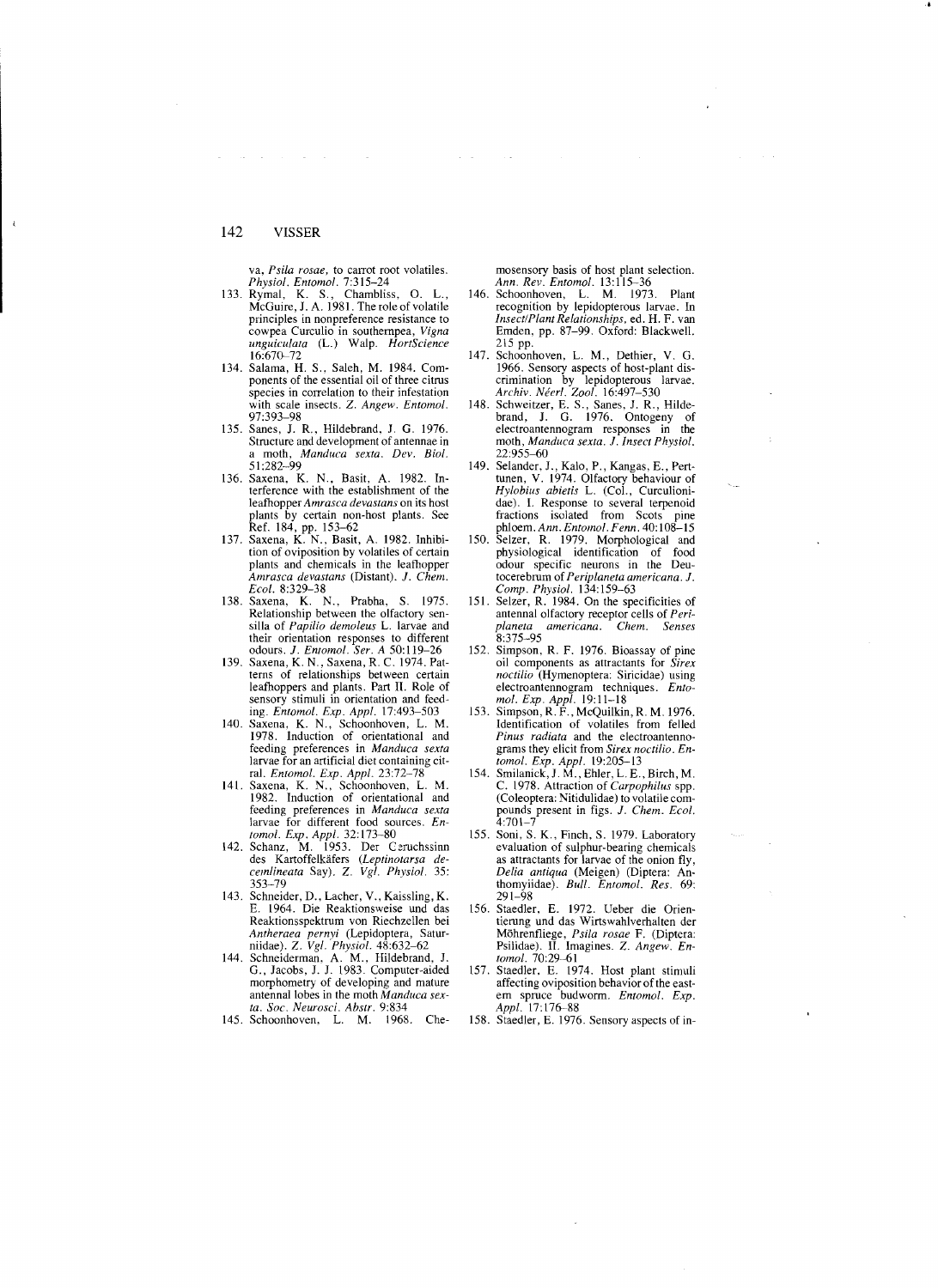sect plant interactions. Proc. XV Int. *Congr. Entomol., WashingtonD.C.,* pp. 228–48

- 159. Staedler, E. 1984. Contact chemoreception. See Ref. 4, pp. 3-35
- 160. Staedler, E., Buser, H. R. 1984. Defense chemicals in leaf surface wax synergistically stimulate oviposition by a phytophagous insect. *Experientia 40:*  1157-59
- 161. Staedler, E., Hanson, F. E. 1975. Olfactory capabilities of the "gustatory" che-moreceptors of the tobacco hom worm
- larvae. *J. Comp. Physiol.* 104:97-102<br>162. Stanton, M. L. 1983. Spatial patterns in the plant community and their effects upon insect search. In *Herbivorous In-sects: Host-Seeking Behavior and Mechanisms,* ed. S. Ahmad, pp. 125-57. New
- York: Academic. 257 pp. 163. Stocker, R. F., Singh, R. N., Schorderet, M., Siddiqi, O. 1983. Projection patterns of different types of antennal sensilla in the antennal glomeruli of *Drosophila melanogaster. Ceil Tissue Res. 232:237*
- 48 164. Sutherland, O. R. W. 1972. Olfactory responses of *Costelytra zealandica* (Coleoptera: Melolonthinae) larvae to grass
- root odours. *NZ J. Sci.* 15:165-72<br>165. Sutherland, O. R. W., Hillier, J. R.<br>1974. Olfactory response of *Costelytra zealandica* (Coleoptera: Melolonthinae) to the roots of several pasture plants. *NZ*
- J. *Zool. 1:365-69*  166. Sutherland, O. R. W., Hutchins, R. F. N. 1973. Attraction of newly hatched codling moth larvae *(Laspeyresia pomoneila)* to synthetic stereo-isomers of farnesene. J. Insect. Physiol. 19:723-
- 167. Tahvanainen, J. O., Root, R. B. 1972. The influence of vegetational diversity on the population ecology of a specialized herbivore, *Phyilotreta cruciferae* (Coleoptera: Chrysomelidae). *Oecologia (Berlin) 10:321-46*
- 168. Tanton, M. T. 1977. Response to food plant stimuli by larvae of the mustard beetle *Phaedon cochleariae. Entomol. Exp. Appl. 22:113-22*
- 169. Technau, G. M. 1984. Fiber number in the mushroom bodies of adult *Drosophila melanogaster* depends on age, sex and
- experience. *J. Neurogenet.* 1:113-26<br>170. Thibout, E., Auger, J., Lecomte, C. 1982. Host plant chemicals responsible<br>for attraction and oviposition in for attraction and oviposition *Acrolepiopsis assectella.* See Ref. 184, pp. 107-15
- **171.** Tichy, H., Loftus, R. 1983. Relative excitability of antennal olfactory receptors in the stick insect, *Carausius morosus* L.:

In search of a simple, concentrationindependent odor-coding parameter. J. *Comp. Physiol. 152:459-73*  ·t

- 172. Traynier, R. M. M. 1967. Stimulation of oviposition by the cabbage root fly *Erioischia brassicae. Entomol. Exp.*
- *Appl. 10:401-12*  173. Vaishampayan, S. M., Waldbauer, G. P., Kogan, M. 1975. Visual and olfactory responses in orientation to plants by the greenhouse whitefly, *Trialeurodes vaporariorum* (Homoptera: Aleyrodi-
- dae). *Entomol. Exp. Appl. 18:412-22*  174. Van der Pers, J. N. C. 1981. Comparison of electroantennogram response spectra to plant volatiles in seven species of *Yponomeuta* and in the *tortricid Adoxophyes*
- *orana. Entomol. Exp. Appl.* 30:181–92<br>
175. Van Drongelen, W., Holley, A., Døv-<br>
ing, K. B. 1978. Convergence in the olfactory system: Quantitative aspects of odour sensitivity. 1. *Theor. BioI. 71:39* 48
- 176. Vareschi, E. 1971. Duftunterscheidung bei der Honigbiene-Einzelzell-Ableitungen und Verhaltensreaktionen. Z. *Vg!. Physiol. 75:143-73*  177. Venard, R., Pichon, Y. 1984. Elec-
- trophysiological analysis of the peripheral response to odours in wild type and smell-deficient olf C mutant of*Drosophila melanogaster.* J. *Insect Physiol.* 30: 1
- 5<br>178. Venkatesh, S., Singh, R. N. 1984. Sen silla on the third antennal segment of *Drosophila melanogaster* Meigen (Dip-tera: Drosophilidae). *Int. J. Insect Mor-*
- *pho!. Embryol. 13:51-63*  179. Visser, J. H. 1976. The design of a low-speed wind tunnel as an instrument for the study of olfactory orientation in the Colorado beetle *(Leptinotarsa decemlineata). Entomo!. Exp. App!. 20:*  275-88
- 180. Visser, J. H. 1979. Electroantennogram responses of the Colorado beetle, *Leptinotarsa decemlineata,* to plant volatiles. *Entomo!. Exp. App!. 25:86-97*
- 181. Visser, J. H. 1979. Leaf odour perception and olfactory orientation in the Colorado beetle. In *Olfaction in the Colorado beetle at the onset of host plant selection,* pp. 80-85. PhD thesis. Univ. Wageningen. 88 pp.
- 182. Visser, J. H. 1983. Differential sensory perceptions of plant compounds by in-sects. In *Plant Resistance to Insects,* ed. P. A. Hedin, *ACS Symp. Ser. 208:215* 30
- 183. Visser, J. H., Ave, D. A. 1978. General green leaf volatiles in the olfactory orientation of the Colorado beetle, *Lepti*